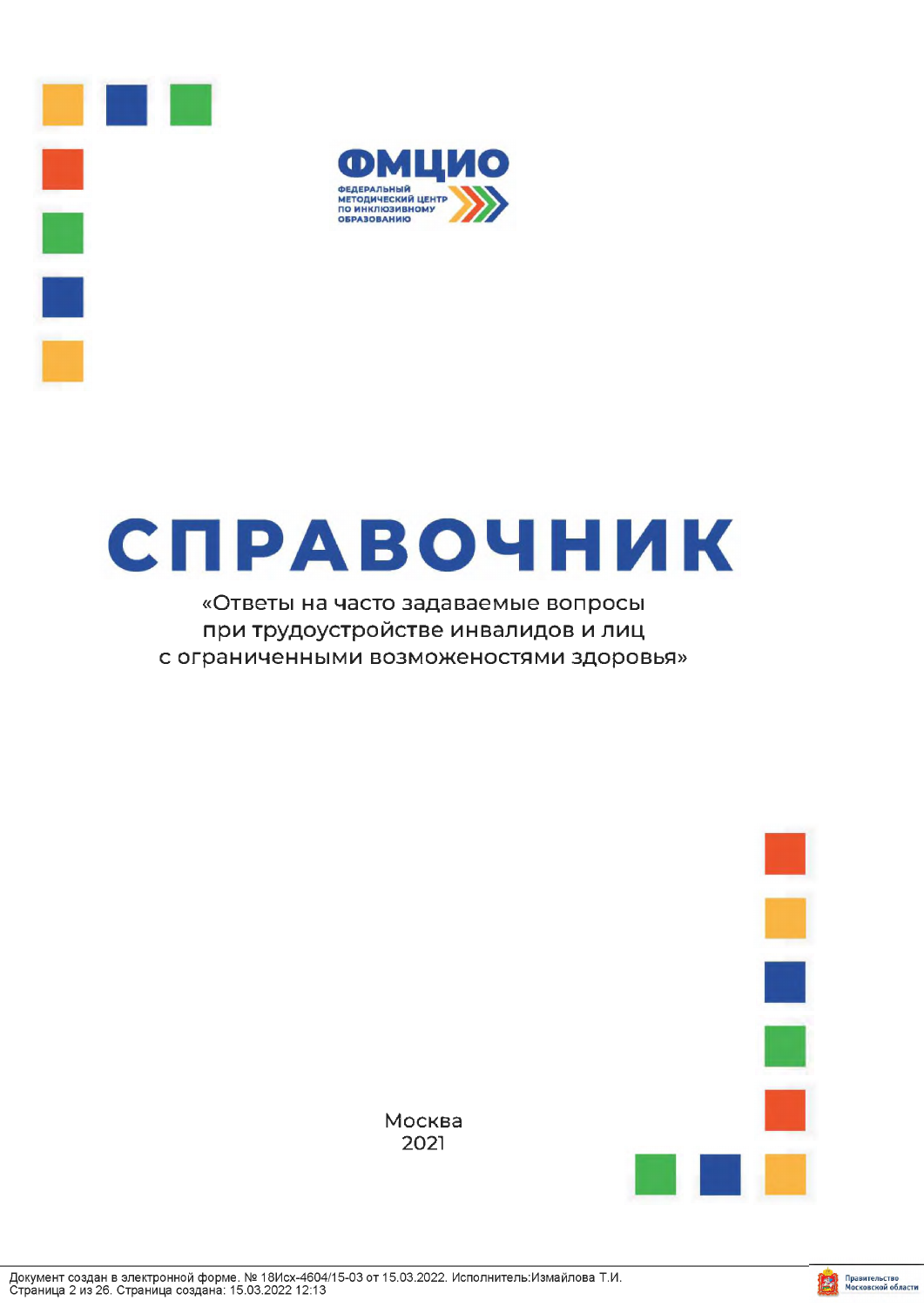Справочник «Ответы на часто задаваемые вопросы при трудоустройстве инвалидов и лиц с ограниченными **ВОЗМОЖНОСТЯМИ** здоровья» вопросов, поступивших в Федеральный сформированный на основе инклюзивному образованию, методический центр по содержит законодательные и иные нормативно-правовые основы трудоустройства инвалидов, а также методические рекомендации по вопросам оказания содействия занятости инвалидов.

Справочник разработан в рамках государственного задания на оказание государственных услуг (выполнение работ) на 2021 год ведомственной целевой программы «Содействие развитию среднего профессионального образования и дополнительного профессионального образования» в рамках федерального проекта «Молодые профессионалы (Повышение конкурентоспособности профессионального образования)» подпрограммы профессионального «Развитие среднего  $\mathbf H$ дополнительного профессионального образования» государственной программы «Развитие образования».

Сборник предназначен для информирования инвалидов по вопросам оказания содействия занятости, а также работодателей и других заинтересованных лиц.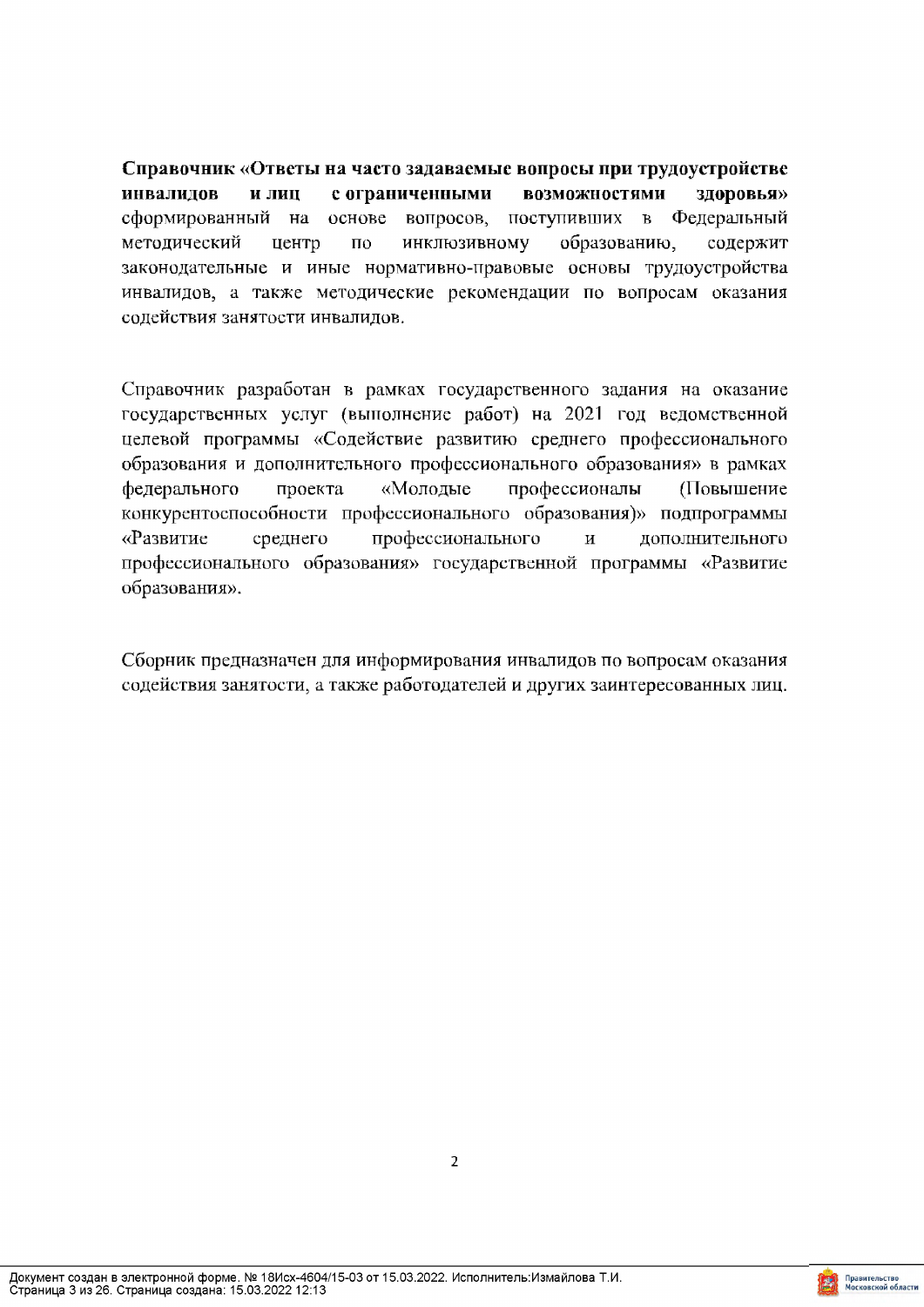# Содержание

|  | Ответы на вопросы инвалидов по содействию занятости |    |
|--|-----------------------------------------------------|----|
|  | Ответы на вопросы работодателей при трудоустройстве | 16 |
|  | инвалидов                                           |    |

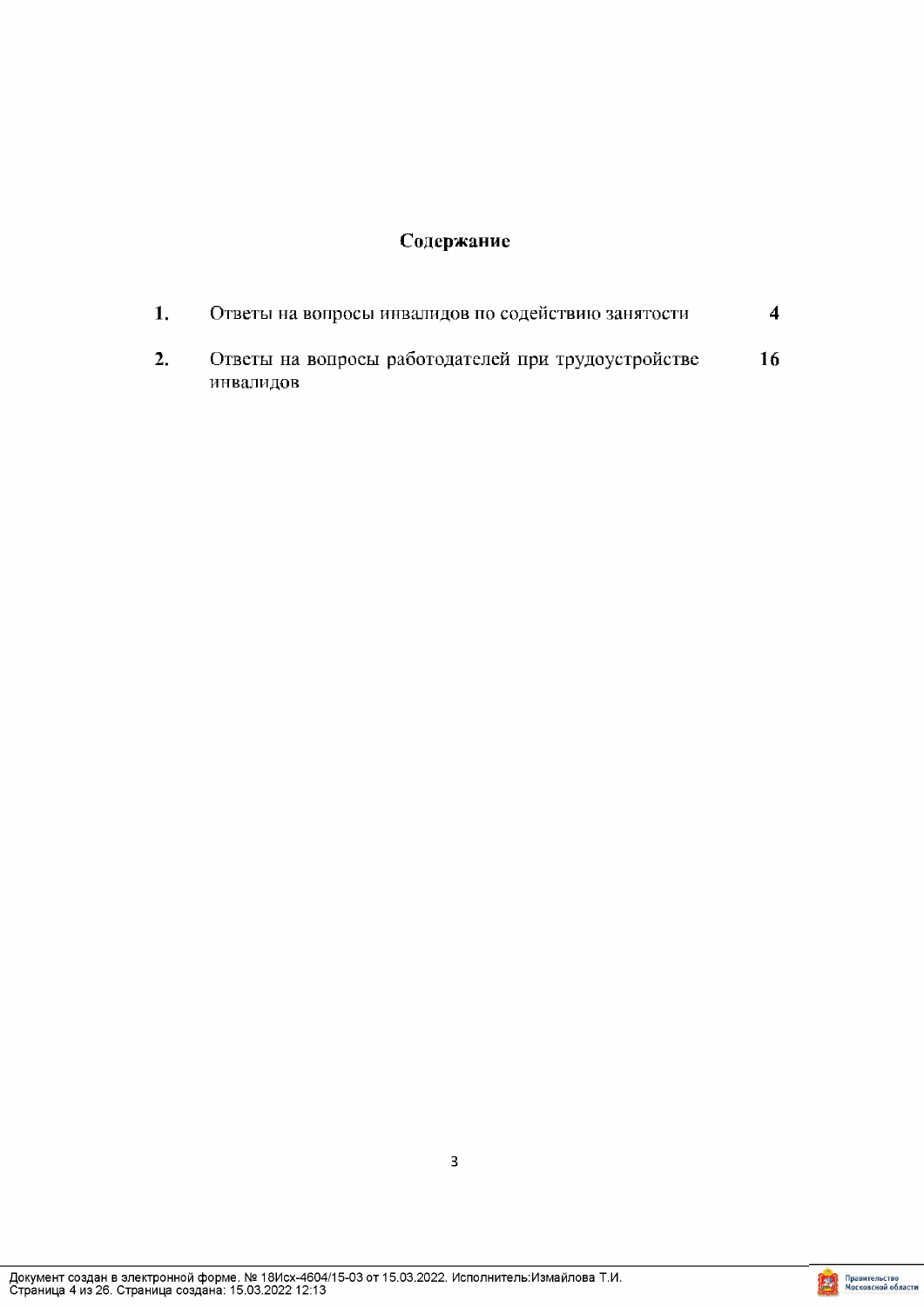#### 1. Ответы на вопросы инвалидов по содействию занятости

# 1. Какая продолжительность рабочего дня для инвалидов I, II, III  $zpvm2$

Согласно статье 92 Трудового кодекса Российской Федерации и статье 23 Федерального закона от 24 ноября 1995 года № 181-ФЗ «О социальной защите инвалидов в Российской Федерации» инвалидам, занятым в организациях независимо от организационно-правовых форм и форм собственности, создаются необходимые условия труда в соответствии с индивидуальной программой реабилитации или абилитации инвалида.

Для инвалидов I и II групп устанавливается сокращенная продолжительность рабочего времени не более 35 часов в неделю с сохранением полной оплаты труда.

Продолжительность рабочего времени инвалидов III группы составляет не более 40 часов в неделю.

## 2. Какой отпуск положен инвалиду?

Согласно статье 23 Федерального закона от 24 ноября 1995 года № 181-ФЗ «О социальной защите инвалидов в Российской Федерации» инвалидам предоставляется ежегодный отпуск не менее 30 календарных дней.

По семейным обстоятельствам и другим уважительным причинам в соответствии со статьей 128 Трудового кодекса Российской Федерации работнику по его письменному заявлению может быть предоставлен отпуск без сохранения заработной платы, продолжительность которого определяется по соглашению между работником и работодателем. Работодатель обязан на основании письменного заявления предоставить отпуск без сохранения заработной платы работающим инвалидам до 60 календарных дней в году.

## 3. Можно ли инвалидов привлекать к сверхурочным работам, работе в выходные дни и ночное время?

Согласно статье 99 Трудового кодекса Российской Федерации и статье 23 Федерального закона от 24 ноября 1995 года № 181-ФЗ «О социальной защите инвалидов в Российской Федерации» привлечение к сверхурочной работе инвалидов допускается только с их письменного согласия и при условии, если это не запрещено им по состоянию здоровья с медицинским в соответствии заключением, выданным в порядке, установленном федеральными законами и иными нормативными правовыми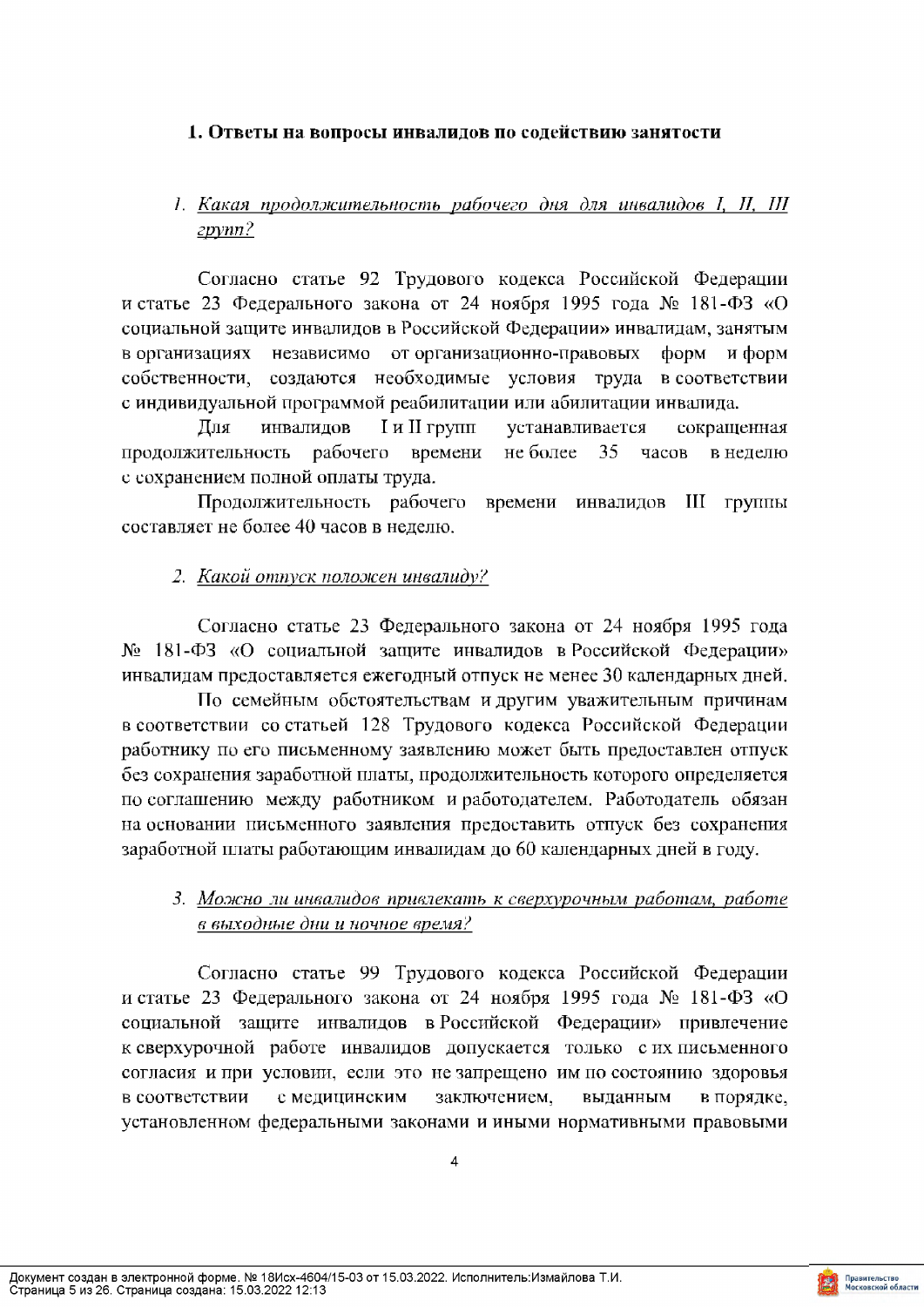актами Российской Федерации. При этом инвалиды должны быть под роспись ознакомлены со своим правом отказаться от сверхурочной работы.

# 4. Какие документы должен предъявить инвалид работодателю при приеме на работу кроме тех, что перечислены в статье 65 Трудового Кодекса Российской Федерации?

При приеме на работу, кроме документов, перечисленных в статье 65 Трудового Кодекса Российской Федерации, инвалид предъявляет:

- справку медико-социальной экспертизы, в которой указывают инвалидности и степень ограничения способности к трудовой Группу деятельности. Форма справки утверждена приказом Минздравсоцразвития России от 24 ноября 2010 г. № 1031н;

- индивидуальную программу реабилитации или абилитации инвалида. Форма индивидуальной программы реабилитации или абилитации инвалида утверждена приказом Минтруда России от 13 июня 2017 г. № 486н.

# 5. В праве ли работодатель при устройстве инвалида на работу требовать документы, подтверждающие его инвалидность?

В соответствии со статьей 65 Трудового кодекса Российской Федерации при устройстве инвалида на работу на общих основаниях (не в счет квоты) работодатель не вправе требовать от него документы, не предусмотренные ТК РФ (в частности, документы, подтверждающие его инвалидность). В перечень документов, которые необходимо предъявить при заключении трудового договора, не входят документы, подтверждающие факт инвалидности работника.

Если работник представил индивидуальную программу реабилитации или абилитации инвалида, но отказывается отреализации необходимо написать ее в целом **ИЛИ** в части, заявление об отказе в реализации индивидуальной программы реабилитации или абилитации инвалида (части индивидуальной программы реабилитации или абилитации инвалида) и от получения льгот в соответствии с законодательством. Отказ быть может сделан в свободной письменной форме, поскольку законодательством РФ формы такого отказа не предусмотрено.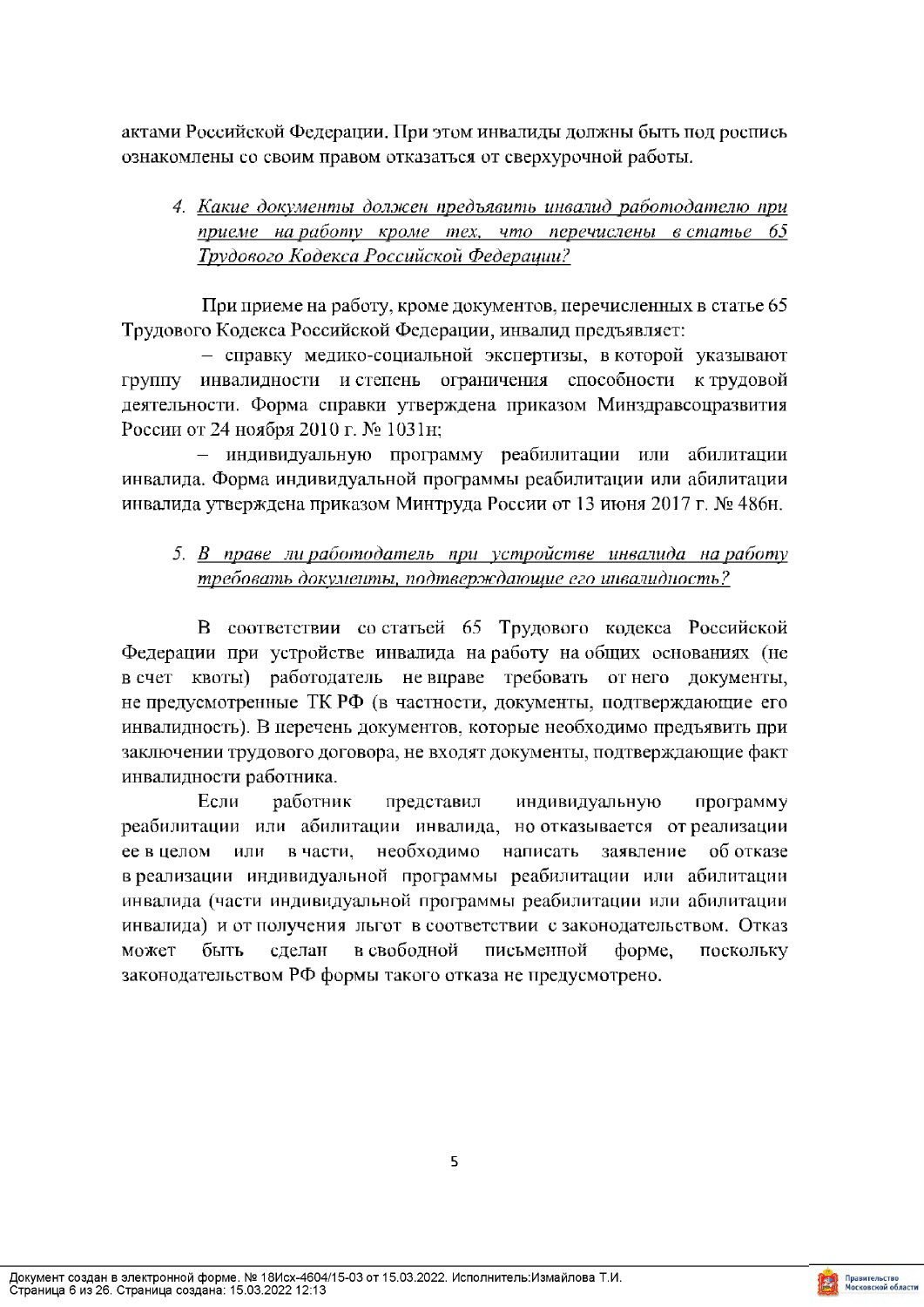6. Обязан ли инвалид III группы при приеме на работу представить индивидуальную программу реабилитации или абилитации инвалида?

Инвалиды независимо от группы инвалидности при приеме на работу не обязаны представлять индивидуальную программу реабилитации или абилитации инвалида, за исключением трудоустройства в счет квоты.

Согласно статье 11 Федерального закона от 24 ноября 1995 года № 181-ФЗ «О социальной защите инвалидов в Российской Федерации» индивидуальная программа реабилитации или абилитации имеет для инвалида рекомендательный характер, он вправе отказаться от того или иного вида, формы и объема реабилитационных мероприятий, а также от реализации программы в целом.

# 7. Что такое индивидуальная программа реабилитации или абилиташии инвалида?

Индивидуальная программа реабилитации или абилитации инвалида содержит обязательный раздел опрофессиональной реабилитации или абилитации, который касается условий труда и включает:

- профессиональную ориентацию;

- рекомендации по условиям организации обучения;

- содействие в трудоустройстве;

- рекомендации по трудоустройству - доступные виды труда, рекомендуемые условия труда, трудовые функции, выполнение которых затруднено;

- рекомендации по оснащению специального рабочего места для трудоустройства инвалида с учетом нарушенных функций и ограничений жизнедеятельности и производственной адаптации.

## 8. Какие льготы предусмотрены для сотрудников-инвалидов?

Для сотрудников-инвалидов предусмотрены дополнительные льготы:

- Сокращенная продолжительность рабочего времени - для инвалидов I и II групп не более 35 часов в неделю.

- Привлечение к сверхурочной работе и работе в выходные, праздничные дни и в ночное время - с письменного согласия работника (cr. 99, 113, 96 TK P $\Phi$ ).

- Удлиненный ежегодный оплачиваемый отпуск неменее 30 календарных дней (ст. 23 Закона № 181-ФЗ).

- Обязательный отпуск без сохранения зарплаты по требованию работника до 60 календарных дней в году (ст. 128 ТК РФ).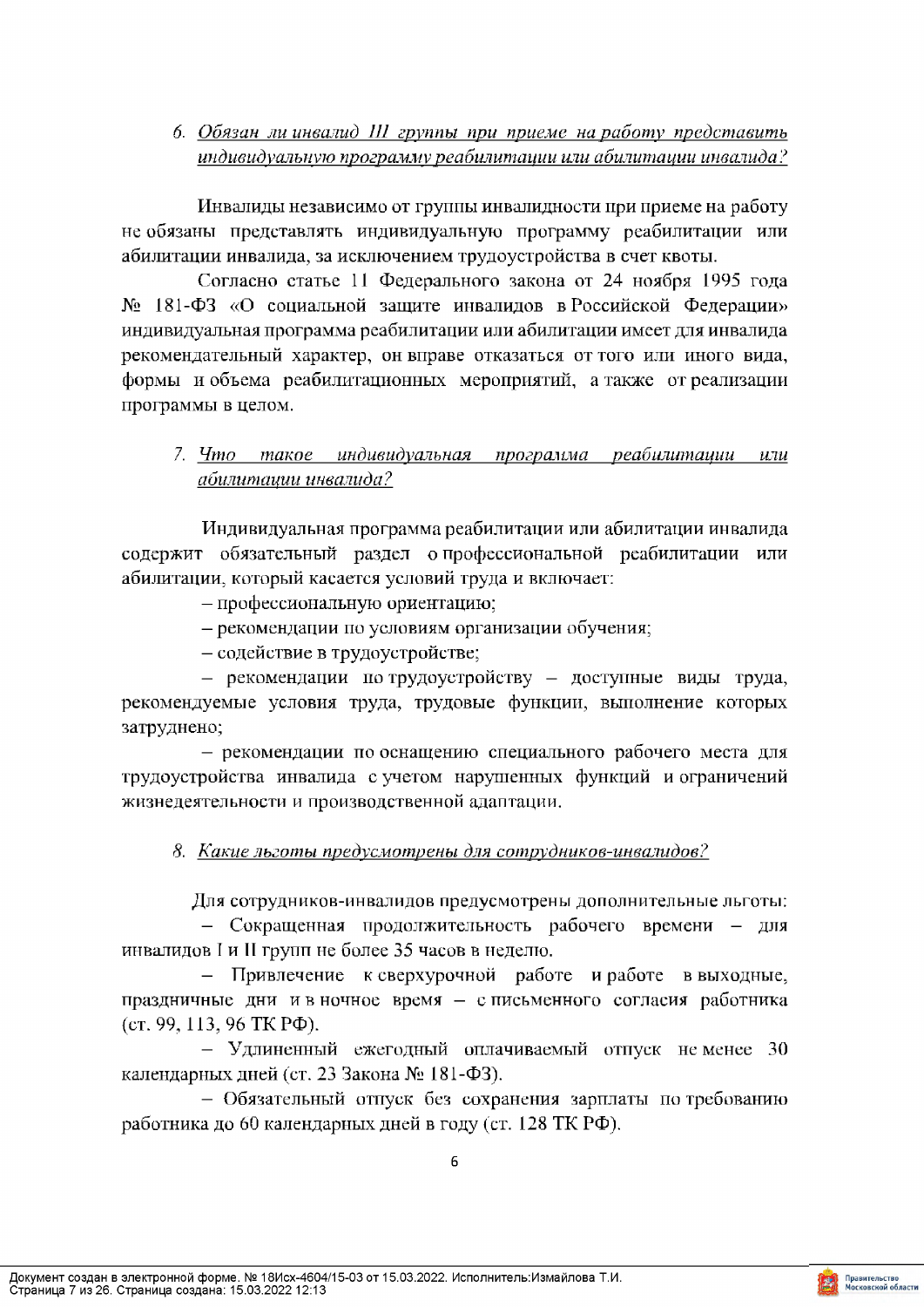#### 9. Что понимается под специальным рабочим местом  $\partial x$ я трудоустройства инвалида?

В соответствии со статьей 22 Федерального закона от 24 ноября 1995 года № 181-ФЗ «О социальной защите инвалидов в Российской Федерации» специальные рабочие места для трудоустройства инвалидов - это рабочие места, требующие дополнительных мер по организации труда, адаптацию основного и вспомогательного оборудования, включая технического и организационного оснащения, дополнительного оснащения и обеспечения техническими приспособлениями с учетом индивидуальных возможностей инвалидов.

Специальные рабочие места для трудоустройства инвалидов оснащаются (оборудуются) работодателями с учетом нарушенных функций инвалидов и ограничений их жизнедеятельности в соответствии с основными требованиями к такому оснащению (оборудованию) указанных рабочих мест, определенными федеральным органом исполнительной власти, осуществляющим функции по выработке и реализации государственной политики и нормативно-правовому регулированию  $B$  cohepe труда и социальной защиты населения.

# 10. Что делать если инвалидность получена уже работая в организации?

Если сотрудник получил инвалидность, уже работая в организации, то для получения причитающихся льгот, ему необходимо предоставить работодателю документы, подтверждающие статус инвалида. После этого условия трудового договора будут пересмотрены и переоформлены. Работодатель обязан обеспечить своему сотруднику условия работы, отвечающие условиям индивидуальной программы реабилитации или абилитации инвалида, а именно: приспособить помещение и оборудование инвалида; предоставить работнику всю необходимую ДЛЯ работы информацию по работе в доступной для него форме; составить удобный для инвалида график рабочего времени; при необходимости предоставить наставника для обучения.

# 11. Каким образом искать работу инвалиду, оставшемуся без работы?

Поиск работы может осуществляться различными способами: самостоятельно: через средства массовой информации, знакомых

 $\overline{7}$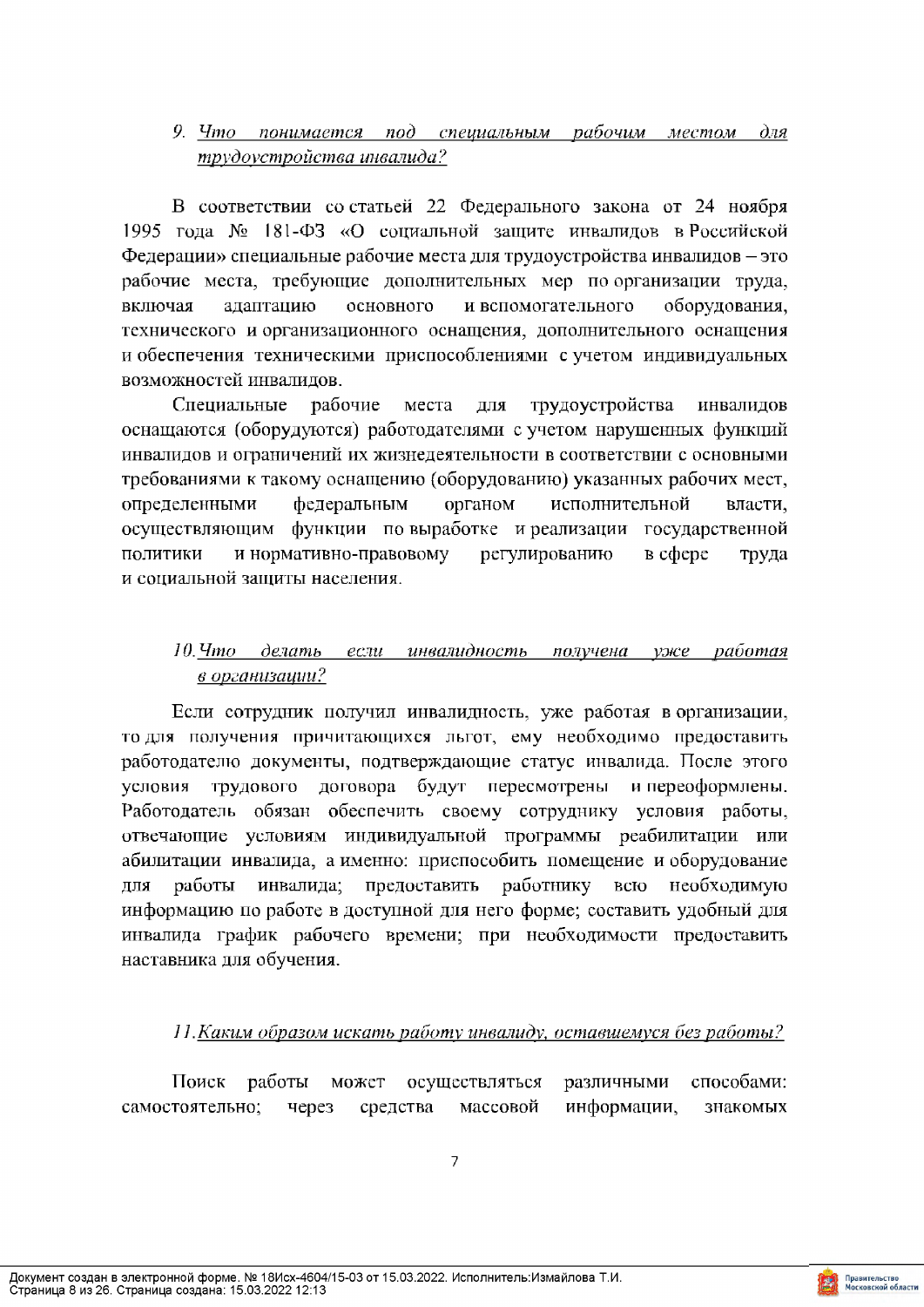и родственников или интернет, а также путем прямого обращения к работодателю или в центр занятости населения.

## 12. Какими законами регламентируется работа центра занятости населения по трудоустройству инвалидов?

Работа центра занятости населения по трудоустройству инвалидов регламентируется Конституцией Российской Федерации; Законом РФ от 19 апреля 1991 год № 1032-1 «О занятости населения в Российской Федерации» и Федеральным законом от 24 ноября 1995г. № 181-ФЗ «О социальной защите инвалидов».

## 13. К каким работам нельзя привлекать инвалидов?

Инвалиды не допускаются к работе с вредными факторами, если они превышают гигиенические нормативы. Работодатель при приеме на работу обязан обеспечить разработку и реализацию инвалидов санитарнопротивоэпидемических (профилактических) мероприятий в соответствии с индивидуальной программой реабилитации инвалидов (п. 3.3 СП 2.2.3670- $20$ ).

Инвалиды могут работать только в оптимальных и допустимых санитарно-гигиенических условиях труда.

# 14.В какой центр занятости населения может обратиться инвалид за помощью при трудоустройстве?

Для решения вопроса о трудоустройстве инвалид может обратиться в центр занятости населения по месту жительства (пребывания).

В соответствии со статьей 3 Закона Российской Федерации от 19 апреля 1991 года № 1032-1 «О занятости населения в Российской Федерации» для регистрации в целях поиска подходящей работы необходимо предоставить в центр занятости населения: паспорт, трудовую книжку или документы, удостоверяющие профессиональную их заменяющие, документы, квалификацию, а для впервые ищущих работу (ранее не работавших), не имеющих квалификации - паспорт и документ об образовании.

Граждане, относящиеся к категории инвалидов, дополнительно предъявляют индивидуальную программу реабилитации или абилитации инвалида, выданную в установленном порядке и содержащую заключение о рекомендуемом характере и условиях труда.

безработным в установленном порядке и выплачивать Признать пособие по безработице органы службы занятости могут только по месту постоянной регистрации.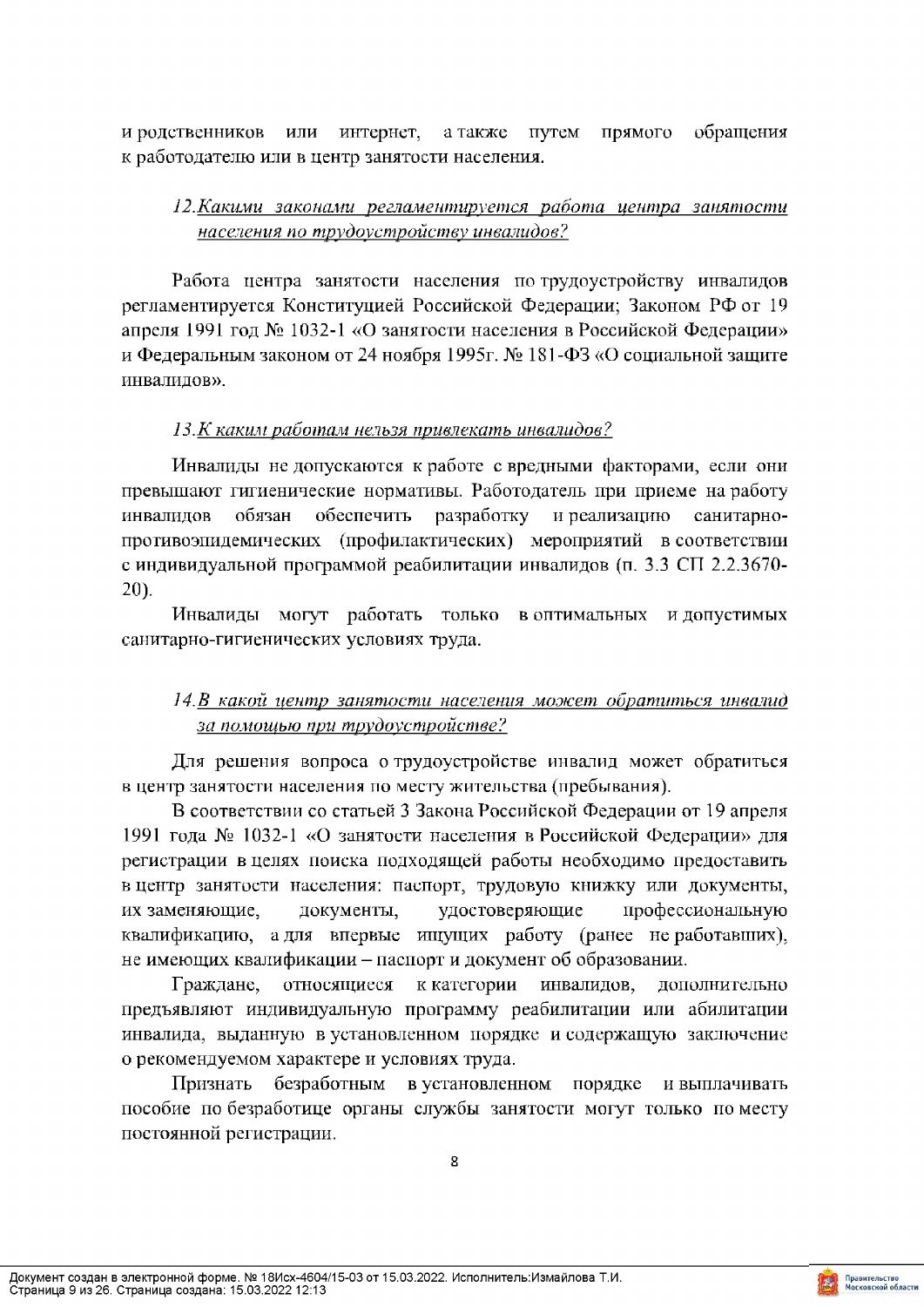## 15. На какие услуги, помимо трудоустройства, может рассчитывать инвалид, обратившись в службу занятости населения?

Помимо содействия в трудоустройстве, при обращении в центр занятости населения инвалид может получить следующие услуги:

1. Услуга попрофессиональной ориентации — предоставляется инвалиду с целью получения им заключения (по результатам тестирования) о возможных направлениях профессиональной деятельности, наиболее соответствующих личностным качествам, рекомендаций, содержащих перечень оптимальных видов занятости, профессий (специальностей) с учетом возможностей и потребностей гражданина, положения на рынке труда для трудоустройства, профессионального обучения, успешной реализации профессиональной карьеры.

2. Услуга по социальной адаптации на рынке труда — предоставляется инвалиду, признанному в установленном порядке безработным. С помощью специалистов и психологов службы занятости населения все желающие получают навыки самостоятельного, активного поиска нового рабочего места; узнают секреты составления резюме, самопрезентации, учатся ведению с работодателями, преодолению деловых переговоров последствий длительной безработицы. Государственная услуга может предоставляться индивидуально или с группой безработных граждан.

обучению 3. Услуга по профессиональному (дополнительному профессиональному образованию) безработных граждан — предоставляется безработным инвалидам в приоритетном порядке. В период профессионального обучения (дополнительного профессионального образования) по направлению центров занятости населения выплачивается стипендия.

4. Услуга по психологической поддержке безработных граждан включает психологическое консультирование и (или) психологический определения направления действий тренинг, с целью безработного гражданина по повышению мотивации к труду, активизации позиции по поиску работы и трудоустройству, разрешению или снижению актуальности психологических проблем, препятствующих профессиональной и социальной самореализации, повышению адаптации к существующим условиям, реализации профессиональной карьеры путем оптимизации психологического состояния.

5. Услуга по содействию самозанятости безработных граждан, включая оказание гражданам, признанным в установленном порядке безработными, в установленном безработными, и гражданам, признанным порядке

 $\overline{9}$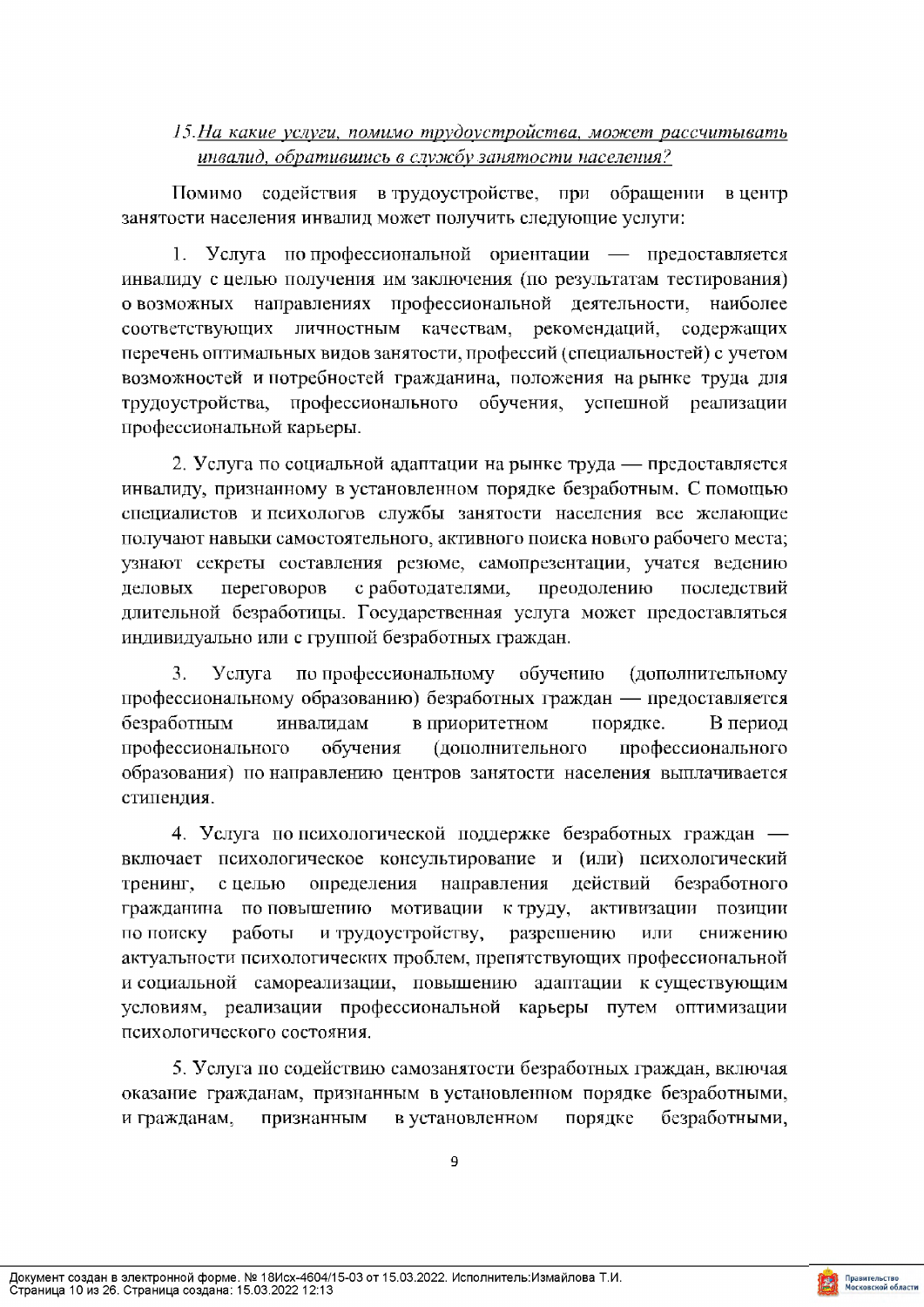прошедшим профессиональное обучение или получившим дополнительное профессиональное образование по направлению органов службы занятости, единовременной финансовой помощи при их государственной регистрации в качестве юридического лица, индивидуального предпринимателя либо крестьянского (фермерского) хозяйства, а также единовременной финансовой помощи на подготовку документов для соответствующей государственной регистрации.

# 16.С какой группой инвалидности гражданин может обратиться в центр занятости населения с целью поиска работы?

В центр занятости населения может обратиться любой гражданин вне зависимости от групп инвалидности.

#### 17. Какие существуют условия и порядок признания инвалида безработным?

В соответствии со статьей 3 Закона Российской Федерации от 19 апреля 1991 года № 1032-1 «О занятости населения в Российской Федерации» безработными признаются трудоспособные граждане, которые неимеют работы и заработка, зарегистрированные в органах службы занятости в целях поиска подходящей работы, ищут работу и готовы приступить к ней.

Решение о признании гражданина, зарегистрированного в целях поиска подходящей работы, безработным принимается органами службы занятости по месту жительства гражданина не позднее 11 дней со дня предъявления органам службы занятости паспорта, трудовой книжки и (или) сведений о трудовой деятельности, оформленных в установленном законодательством порядке, либо документов, их заменяющих, документов, удостоверяющих его квалификацию, справки о среднем заработке за последние три месяца по последнему месту работы (службы), а для впервые ищущих работу (ранее не работавших), не имеющих квалификации - паспорта и документа об образовании и (или) о квалификации.

Гражданин, относящийся к категории инвалид, для решения вопроса о признании его безработным дополнительно предъявляет индивидуальную программу реабилитации или абилитации инвалида, выданную в установленном порядке и содержащую заключение о рекомендуемом характере и условиях труда.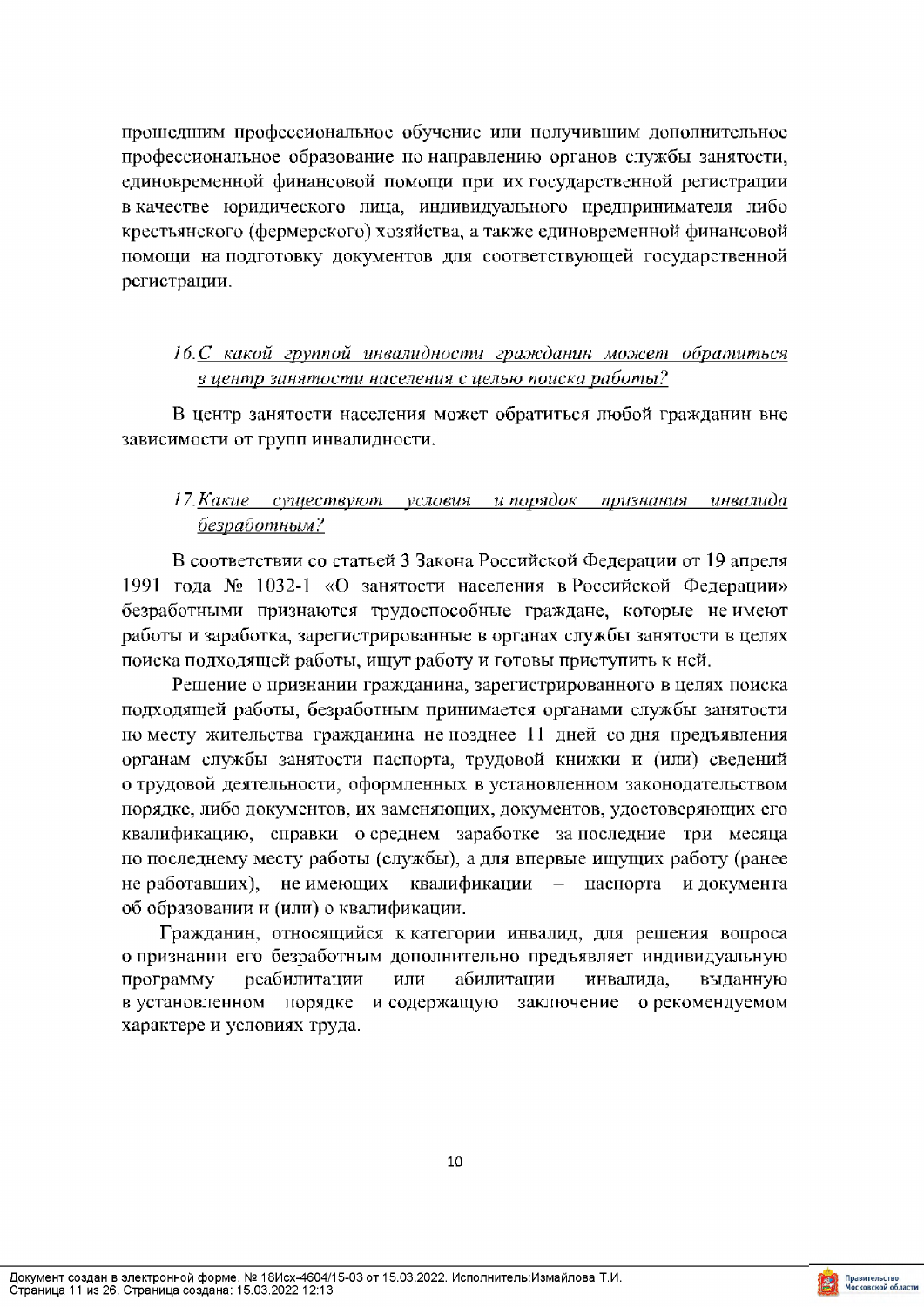## 18. Какая работа считается подходящей для инвалида?

Работа считается подходящей, в случае если она соответствует рекомендациям индивидуальной программы реабилитации или абилитации инвалида, уровню профессиональной подготовки, опыту, полученному им на прежнем месте работы, состоянию здоровья, транспортной доступности рабочего места.

# 19. Существует ли квота для приема на работу инвалидов?

В соответствии со статьей 21 Федерального закона от 24 ноября 1995 года № 181-ФЗ «О социальной защите инвалидов в Российской Федерации» работодателям, численность работников которых превышает 100 человек, законодательством субъекта Российской Федерации устанавливается квота для приема наработу инвалидов вразмере от 2 до 4 процентов среднесписочной численности работников. Работодателям, численность работников которых составляет не менее чем 35 человек и не более чем 100 законодательством субъекта Российской Федерации может человек. устанавливаться квота для приема на работу инвалидов в размере не выше 3 процентов среднесписочной численности работников.

#### 20. Может ли инвалид пройти профессиональное обучение по направлению органов службы занятости населения?

В соответствии со статьей 23 Закона Российской Федерации от 19.04.1991 № 1032-1 «О занятости населения в Российской Федерации» инвалиды, в установленном порядке безработными. признанные имеют право в приоритетном порядке пройти профессиональное обучение и получить дополнительное профессиональное образование.

# 21. Какую помощь оказывает служба занятости населения инвалидам при открытии собственного дела?

Обратившись в службу занятости населения, инвалид может получить бесплатно комплекс государственных услуг, способствующих  $er<sub>o</sub>$ трудоустройству, среди которых есть услуга «Содействие самозанятости инвалидов».

Государственная услуга включает: предоставление инвалидам информационных и справочных материалов; информирование инвалидов по вопросам организации самозанятости и поддержки малого бизнеса в регионе; оказание консультационных услуг по открытию ИП, ООО, крестьянского (фермерского) хозяйства; оценку степени готовности инвалида к осуществлению предпринимательской деятельности; помощь в подготовке бизнес-плана; предоставление единовременной финансовой помощи при

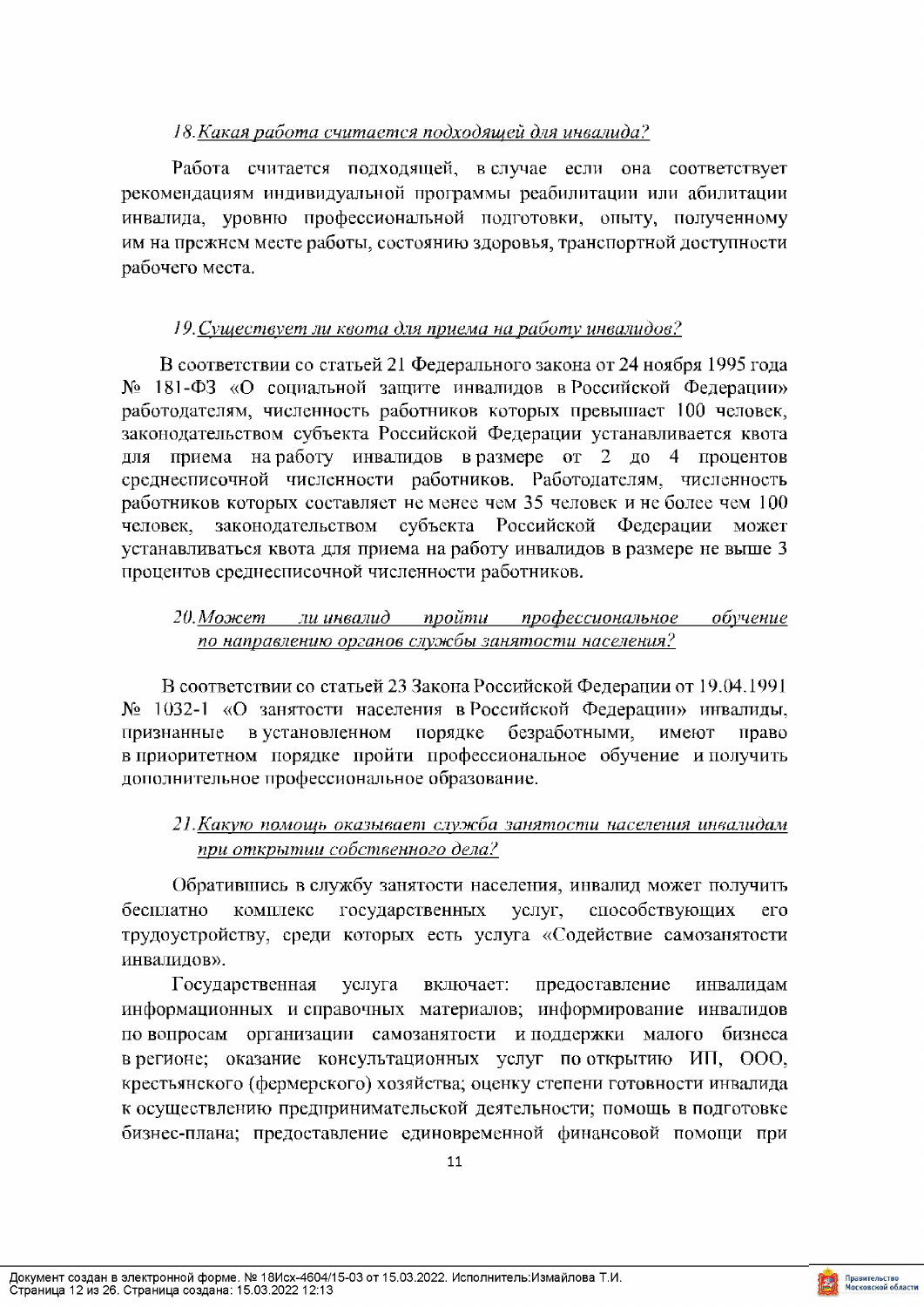открытии ИП, ООО, крестьянского (фермерского хозяйства). Единовременная финансовая помощь предоставляется для оплаты государственной пошлины при регистрации предпринимательской деятельности; оплаты расходов на изготовление печатей/штампов; оплаты нотариальных услуг и услуг правового и технического характера; оплаты бланочной документации (Приказ Министерства труда и социальной защиты Российской Федерации от 24.12.2013 № 773н «Об утверждении федерального государственного стандарта государственной услуги по содействию самозанятости безработных граждан, включая оказание гражданам, признанным в установленном порядке безработными, и гражданам, признанным в установленном порядке безработными, прошедшим профессиональное обучение или получившим дополнительное профессиональное образование по направлению органов службы занятости, единовременной финансовой помощи при их государственной регистрации в качестве юридического лица. индивидуального предпринимателя либо крестьянского (фермерского) хозяйства, а также единовременной финансовой помощи на подготовку документов для соответствующей государственной регистрации»).

#### 22. Как осуществляется сопровождение инвалидов при содействии занятости?

Статьей 13.1 Закона Российской Федерации от 19.04.1991 № 1032-1 «О занятости населения в Российской Федерации» предусмотрено, что в целях трудоустройства незанятых инвалидов, обеспечения их профессиональной и стабильной адаптации занятости органами службы занятости осуществляется сопровождение при содействии занятости инвалидов. нуждающихся в данном сопровождении.

Под указанным сопровождением понимаются оказание индивидуальной помощи незанятому инвалиду при его трудоустройстве, создание условий для осуществления им трудовой деятельности и ускорения его профессиональной адаптации на рабочем месте, а также формирование пути его передвижения до места работы и обратно и по территории работодателя.

Решение о содержании и сроках осуществления сопровождения при содействии занятости инвалида принимается органом службы занятости на основании заявления инвалида об осуществлении сопровождения при содействии занятости с учетом рекомендаций, содержащихся в индивидуальной программе реабилитации или абилитации инвалида, об имеющихся у него ограничениях жизнедеятельности, а также о показанных или противопоказанных видах трудовой деятельности.

С целью оказания помощи инвалидам молодого возраста при трудоустройстве Приказом Минтруда России № 804н, Минпросвещения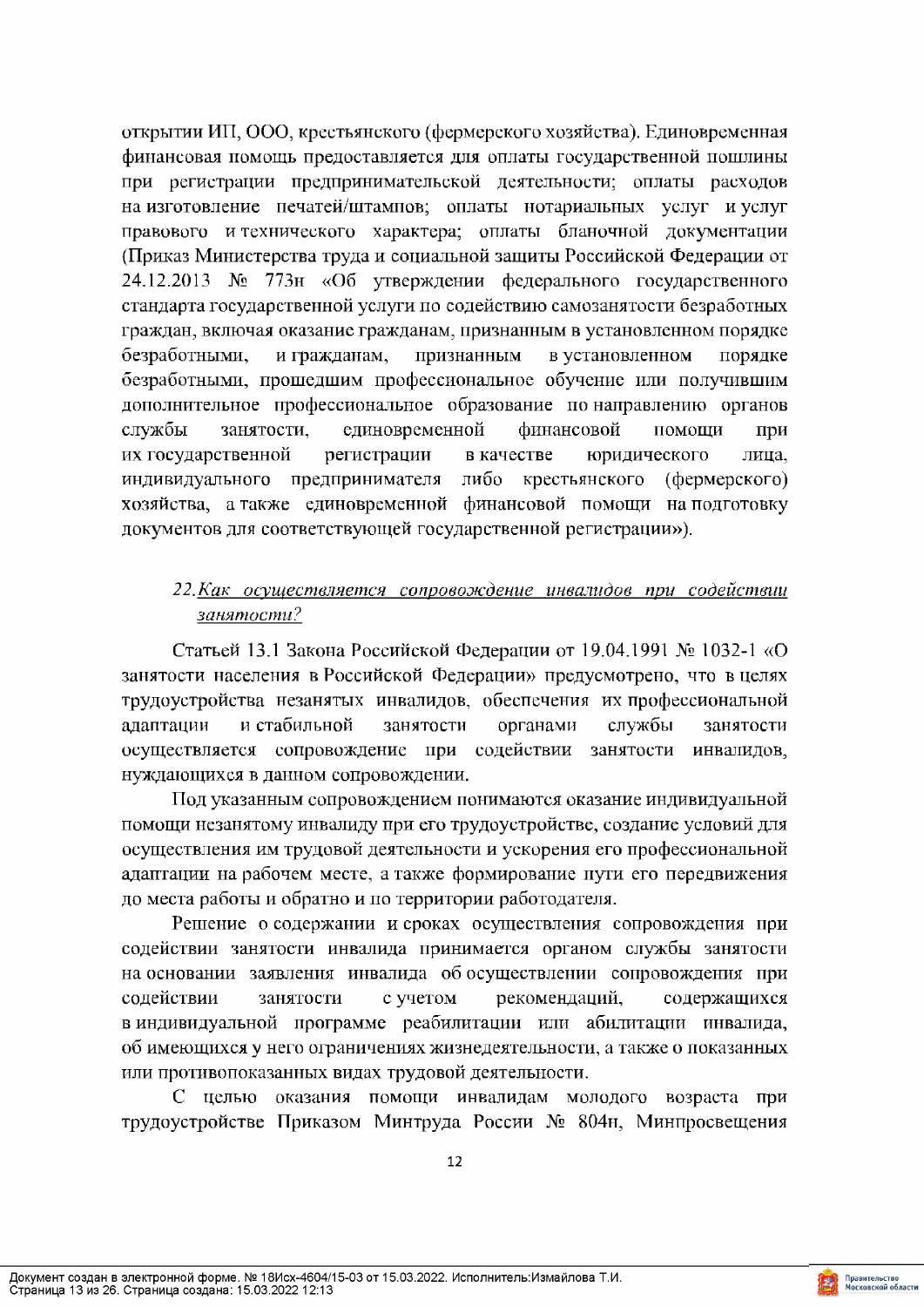России № 299, Минобрнауки России № 1154 от 14 декабря 2018 года утверждена типовая программа сопровождения инвалидов молодого возраста при получении ими профессионального образования и содействия в последующем трудоустройстве.

# 23. Куда может обратиться инвалид в случае если он считает, что его право на труд нарушается работодателем?

В случае, если инвалид считает, что его право на труд нарушается работодателем, он (его законный представитель) может обратиться с заявлением в письменном виде или в форме электронного документа в государственную инспекцию труда в субъекте Российской Федерации либо через официальный сайт Федеральной службы по труду и занятости по адресу - www.онлайнинспекция.рф провести самопроверку соблюдения требований законодательства в своей трудового организации, а также оставить электронное обращение о нарушении его прав.

**Установление** фактов дискриминации со стороны работодателя в отношении гражданина в связи с установлением ему инвалидности осуществляется судами позаявлению граждан, считающих, что они подверглись дискриминации в сфере труда в соответствии со статьей 3 Трудового кодекса Российской Федерации.

#### 24. Какие есть возможные способы трудоустройства инвалидов?

Инвалиды при поиске работы и решения вопросов по трудоустройству могут:

– обратиться в службу занятости населения по месту жительства;

- обратиться в общественные организации, оказывающие подобную помощь;

- принять участие в специальных социальных программах, в различных профориентационных мероприятиях;

- напрямую обратиться на предприятия и в организации лично или по телефону, разослать резюме. Использовать круг **CBOHX** друзей, родственников, знакомых.

#### 25. Какие существуют информационные источники о-наличии вакантных рабочих мест для инвалидов?

При поиске работы можно использовать следующие информационные источники о наличии вакантных рабочих мест: объявления в местных газетах и журналах, на телевидении, радио, а также информационные ресурсы: trudvsem.ru (государственный портал «Работа в России»), hh.ru, job.ru, бизнес-навигатора rabota.ru. портал AO. «Корпорация «MCII». профессиональная социальная сеть skillsnet.ru, facultetus.ru (вакансии для выпускников высших учебных заведений).

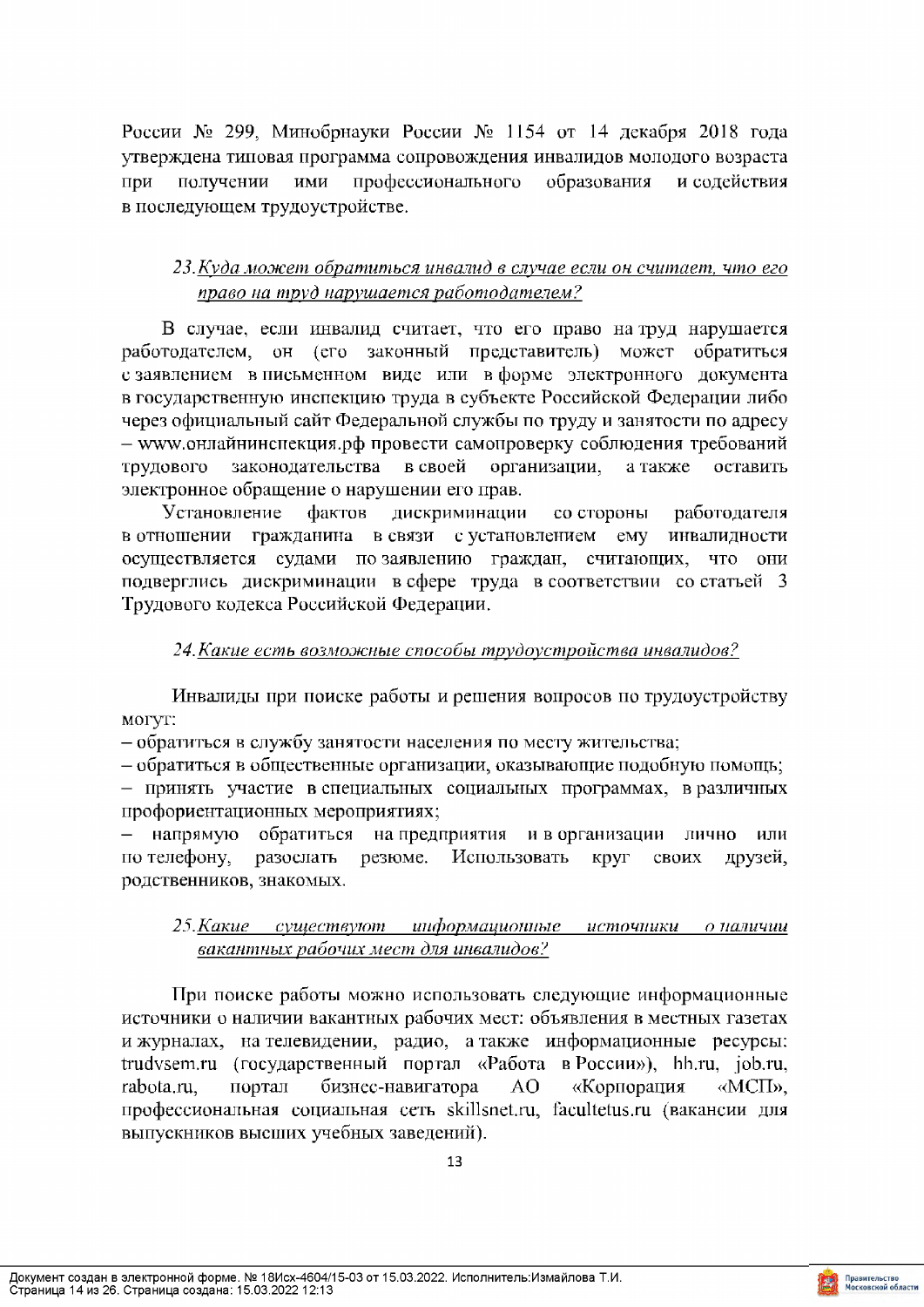#### 26. Какую помощь в трудоустройстве оказывают социально ориентированные некоммерческие организации инвалидам?

В субъектах Российской Федерации социально ориентированными некоммерческими (далее COHKO) организациями оказываются общественно полезные услуги:

- оказание содействия в поиске работы;

- профессиональная ориентация в целях выбора сферы деятельности (профессии), трудоустройства, прохождение профессионального обучения и получение дополнительного профессионального образования;

- социальная адаптация;

- психологическая поддержка;

содействия в трудоустройстве на оборудованные оказание (оснащенные) рабочие места;

- организация сопровождения при содействии занятости инвалидов.

Большинством СОНКО с целью духовного развития и психологической поддержки инвалидов осуществляется деятельность трудовых мастерских, проводятся творческие занятия и мастер-классы, организуется работа студий прикладного творчества.

**COHKO** проводится работа по информированию инвалидов о государственных услугах, предоставляемых в области содействия занятости населения, наличии свободных рабочих мест, включая квотируемые рабочие места.

#### 27. Что такое «Абилимпикс»?

Национальный чемпионат «Абилимпике» является ключевой площадкой в России. где ЛЮДИ с инвалидностью и ограниченными возможностями здоровья могут продемонстрировать свои профессиональные навыки широкой аудитории по различным компетенциям, в том числе и потенциальным работодателям.

Подробная информация о проведении чемпионатов «Абилимпикс», условиях участия в соревнованиях размещена на официальном сайте https://abilympics-russia.ru/.

#### 28. Какие документы, законы, нормативные акты будет полезно знать инвалидам при трудоустройстве?

При трудоустройстве инвалиду будет полезно ознакомиться со следующими документами:

- 1. Трудовой кодекс Российской Федерации;
- 2. Закон Российской Федерации от 19.04.1991 № 1032-1 «О занятости населения в Российской Федерации»;

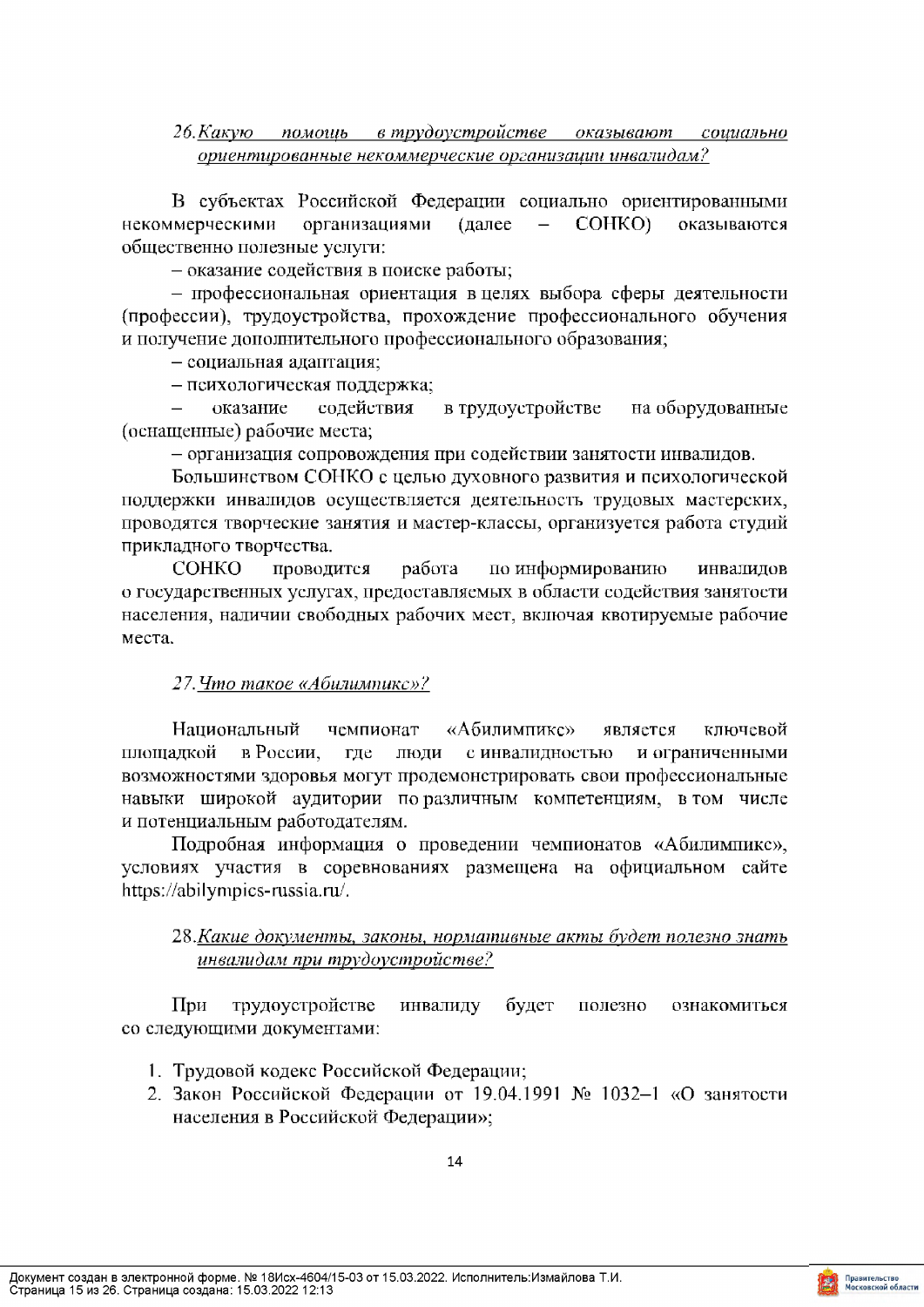- 3. Закон Российской Федерации от 24.11.1995 № 181-ФЗ «О социальной защите инвалидов в Российской Федерации»;
- 4. Приказ Министерства труда и социальной защиты Российской Федерации от 19.11.2013 № 685н «Об утверждении основных требований к оснащению (оборудованию) специальных рабочих мест для трудоустройства инвалидов с учетом нарушенных функций и ограничений их жизнедеятельности»;
- 5. Приказ Министерства труда и социальной защиты Российской Федерации от 04.08.2014 № 515 «Об утверждении методических рекомендаций по перечню рекомендуемых видов трудовой и профессиональной деятельности инвалидов с учетом нарушенных функций и ограничений их жизнедеятельности»;
- 6. Приказ Министерства труда и социальной защиты Российской Федерации от 13.06.2017 № 486н «Об утверждении порядка разработки индивидуальной программы реабилитации и реализации или абилитации инвалида, индивидуальной программы реабилитации или ребенка-инвалида, выдаваемых федеральными абилитации государственными учреждениями медико-социальной экспертизы, их форм»;
- 7. Приказ Минтруда России № 804н, Минпросвещения России № 299, Минобрнауки России № 1154 от 14.12.2018 «Об утверждении типовой сопровождения инвалидов молодого программы возраста при получении ими профессионального образования и содействия в последующем трудоустройстве».

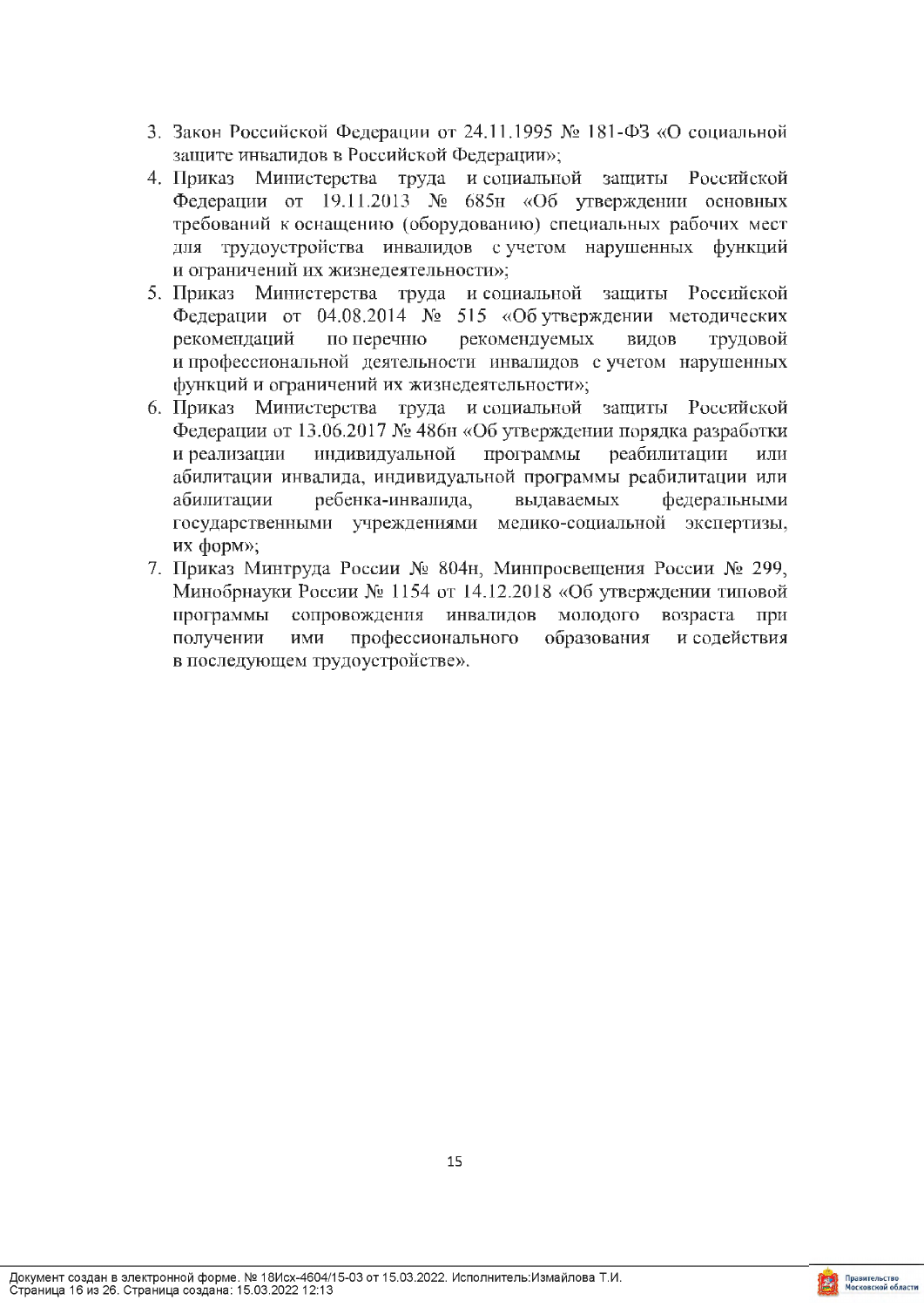#### 2. Ответы на вопросы работодателей при трудоустройстве инвалидов

#### Существует ли квота для приема на работу инвалидов?

В соответствии со статьей 21 Федерального закона от 24 ноября 1995 года № 181-ФЗ «О социальной защите инвалидов в Российской Федерации» работодателям, численность работников которых превышает 100 человек, законодательством субъекта Российской Федерации устанавливается квота для приема на работу инвалидов в размере от 2 до 4 процентов среднесписочной численности работников. Работодателям, численность работников которых составляет не менее чем 35 человек и не более чем 100 законодательством субъекта Российской Федерации может человек, устанавливаться квота для приема на работу инвалидов в размере не выше 3 процентов среднесписочной численности работников.

При исчислении на работу квоты ЛЛЯ приема инвалидов в среднесписочную численность работников не включаются работники, условия труда которых отнесены к вредным и (или) опасным условиям труда по результатам аттестации рабочих мест по условиям труда или результатам специальной оценки условий труда.

Кроме того, при определении работ, запрещенных для инвалидов, необходимо пользоваться Перечнем тяжелых работ и работ с вредными или опасными условиями труда, при выполнении которых запрещается применение труда лиц моложе 18 лет, утвержденным постановлением Правительства Российской Федерации от 25 февраля 2000 г. №163.

# 1. Какая организация ведет учет работодателей с целью выполнения квоты для приема на работу инвалидов?

Учет работодателей для целей квотирования, как правило, ведут территориальные органы службы занятности населения. При постановке на учет в службе занятости населения работодатели заполняют регистрационную карточку. которая подписывается руководителем организации и главным бухгалтером и заверяется печатью организации, а также представляют следующие сведения и нотариально удостоверенные документы:

- копию устава или учредительного договора;

- информационное письмо органов государственной статистики об учете в Статистическом регистре Федеральной службы государственной статистики;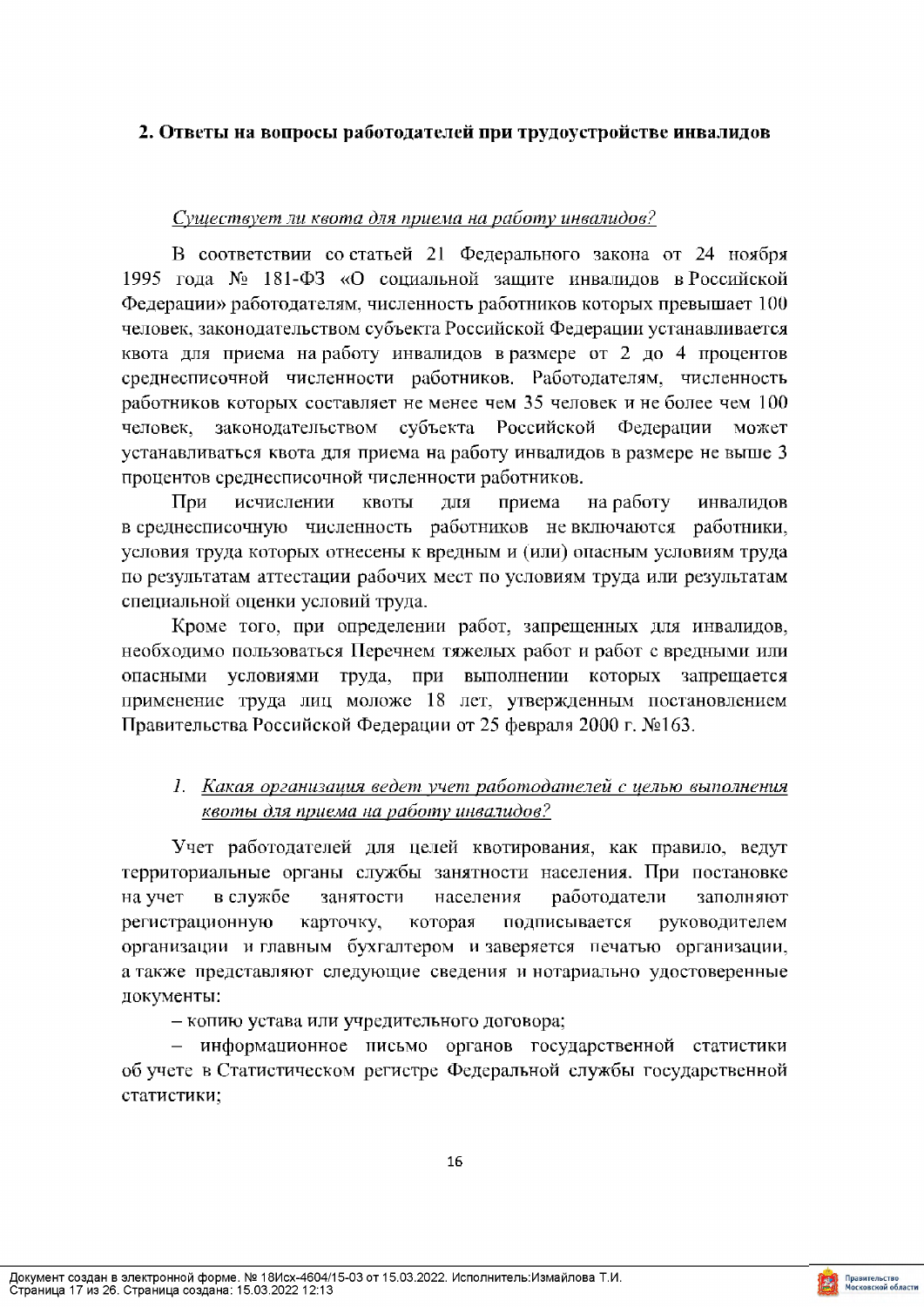о среднесписочной численности работников данные на день установления квот.

При постановке на учет работодателю присваивается регистрационный номер, который указывается при сдаче статистической отчетности. Работодатели обязаны ежемесячно представлять органам службы занятости населения информацию о созданных или выделенных рабочих местах для трудоустройства инвалидов в соответствии с установленной квотой, включая информацию о локальных нормативных актах, содержащих сведения о данных рабочих местах, выполнении квоты для приема на работу инвалидов.

#### $\overline{Z}$ . Какие работодатели освобождаются от соблюдения установленной квоты для приема на работу инвалидов?

В соответствии со статьей 21 Федерального закона от 24 ноября 1995 года № 181-ФЗ «О социальной защите инвалидов в Российской Федерации» если работодателями являются общественные объединения инвалидов и образованные ими организации, в том числе хозяйственные товарищества и общества, уставный (складочный) капитал которых состоит из вклада общественного объединения инвалидов, данные работодатели освобождаются от соблюдения установленной квоты для приема на работу инвалидов.

#### $3.$ Каким образом трудоустраивать инвалидов в случае отсутствия вакантных рабочих мест?

В соответствии с пунктом 1 статьи 24 Федерального закона от 24 ноября 1995 г. № 181-ФЗ «О социальной защите инвалидов в Российской Федерации» работодатели в соответствии с установленной квотой для приема на работу инвалидов обязаны создавать или выделять рабочие места для трудоустройства инвалидов. В случае отсутствия вакантных рабочих мест на предприятии работодатель должен принять меры для создания (выделения) мест, увольнение действующих работников таких в данном случае недопустимо и противоречит нормам трудового законодательства.

# 4. Что такое специальные рабочие места для трудоустройства инвалидов?

В соответствии со статьей 22 Федерального закона от 24.11.1995 № 181-ФЗ «О социальной защите инвалидов в Российской Федерации» специальные рабочие места для трудоустройства инвалидов - рабочие места, требующие дополнительных мер по организации труда, включая адаптацию основного и вспомогательного оборудования, технического и организационного

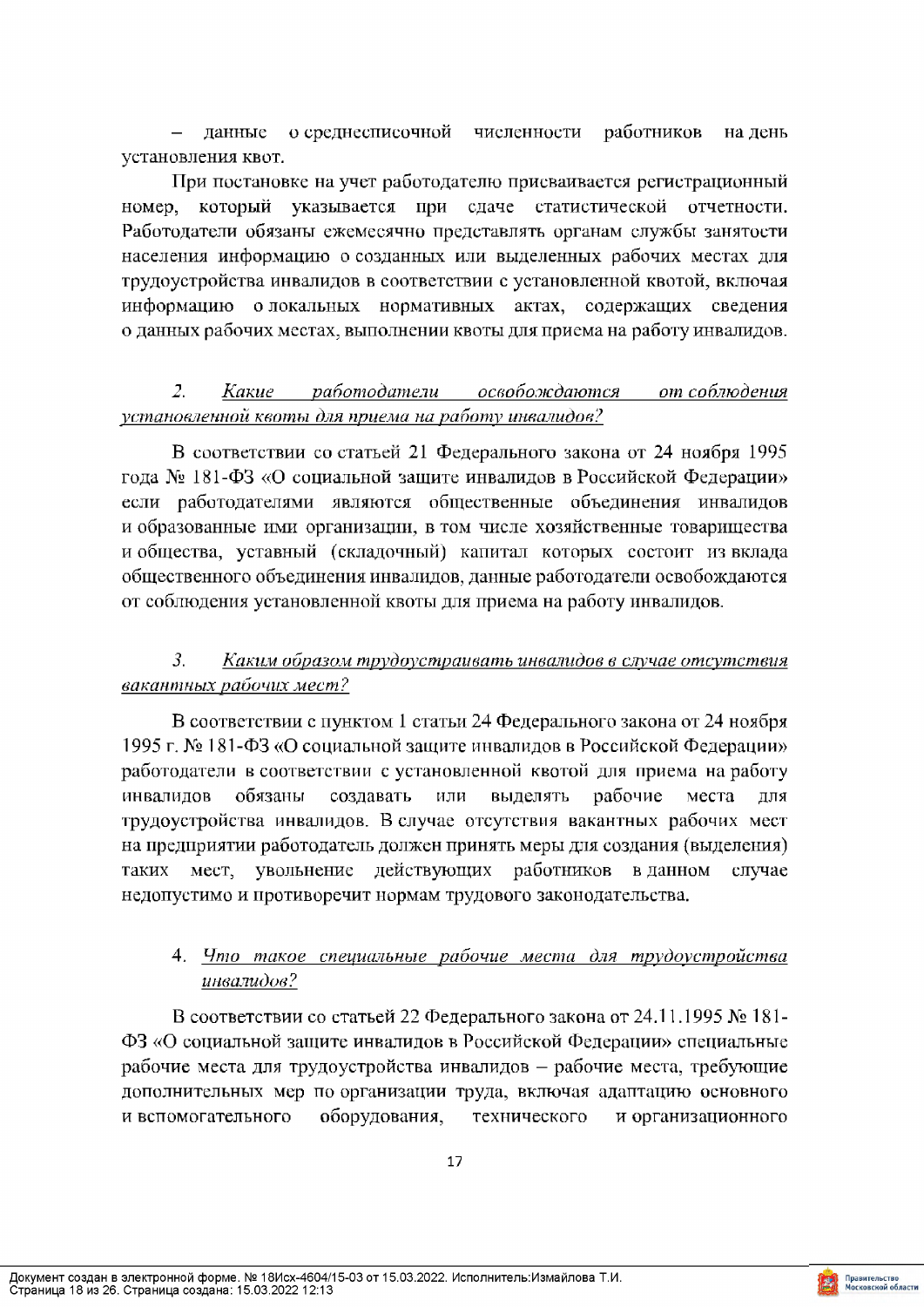оснащения, дополнительного оснащения и обеспечения техническими приспособлениями с учетом индивидуальных возможностей инвалидов. Специальные рабочие места для трудоустройства инвалидов оснащаются (оборудуются) работодателями с учетом нарушенных функций инвалидов и ограничений их жизнедеятельности в соответствии с основными требованиями к такому оснащению (оборудованию) указанных рабочих мест, определенными федеральным органом исполнительной власти. осуществляющим функции по выработке и реализации государственной ПОЛИТИКИ и нормативно-правовому регулированию в сфере труда и социальной защиты населения.

Минимальное специальных рабочих количество мест ДЛЯ трудоустройства инвалидов устанавливается органами исполнительной власти субъектов Российской Федерации для каждого предприятия, учреждения, организации в пределах установленной квоты для приема на работу инвалидов.

Перечень вспомогательных и технических средств для оборудования специальных рабочих мест для инвалидов представлен в ГОСТе Р ИСО 9999-2019 «Национальный стандарт Российской Федерации. Вспомогательные средства для людей с ограничениями жизнедеятельности. Классификация и терминология», который устанавливает классификацию и терминологию вспомогательных средств, специально изготовленных или общедоступных для лиц с инвалидностью.

Рекомендации по оборудованию (оснащению) специальных рабочих мест, в том числе с учетом принципа «разумного приспособления» содержатся в приказе Министерства труда и социальной защиты Российской Федерации от 19.11.2013 № 685н «Об утверждении основных требований к оснащению (оборудованию) специальных рабочих мест для трудоустройства инвалидов с учетом нарушенных функций и ограничений их жизнедеятельности».

5. Чем грозит уклонение от исполнения требований по обеспечению условий для доступа инвалидов кобъектам инженерной, транспортной и социальной инфраструктур?

В соответствии со статьей 9.13 Кодекса Российской Федерации об административных правонарушениях уклонение от исполнения требований по обеспечению условий для доступа инвалидов кобъектам инженерной, транспортной и социальной инфраструктур влечет наложение административного штрафа на должностных лиц в размере от 2 000 до 3 000 руб.; на юридических лиц - от 20 000 до 30 000 рублей.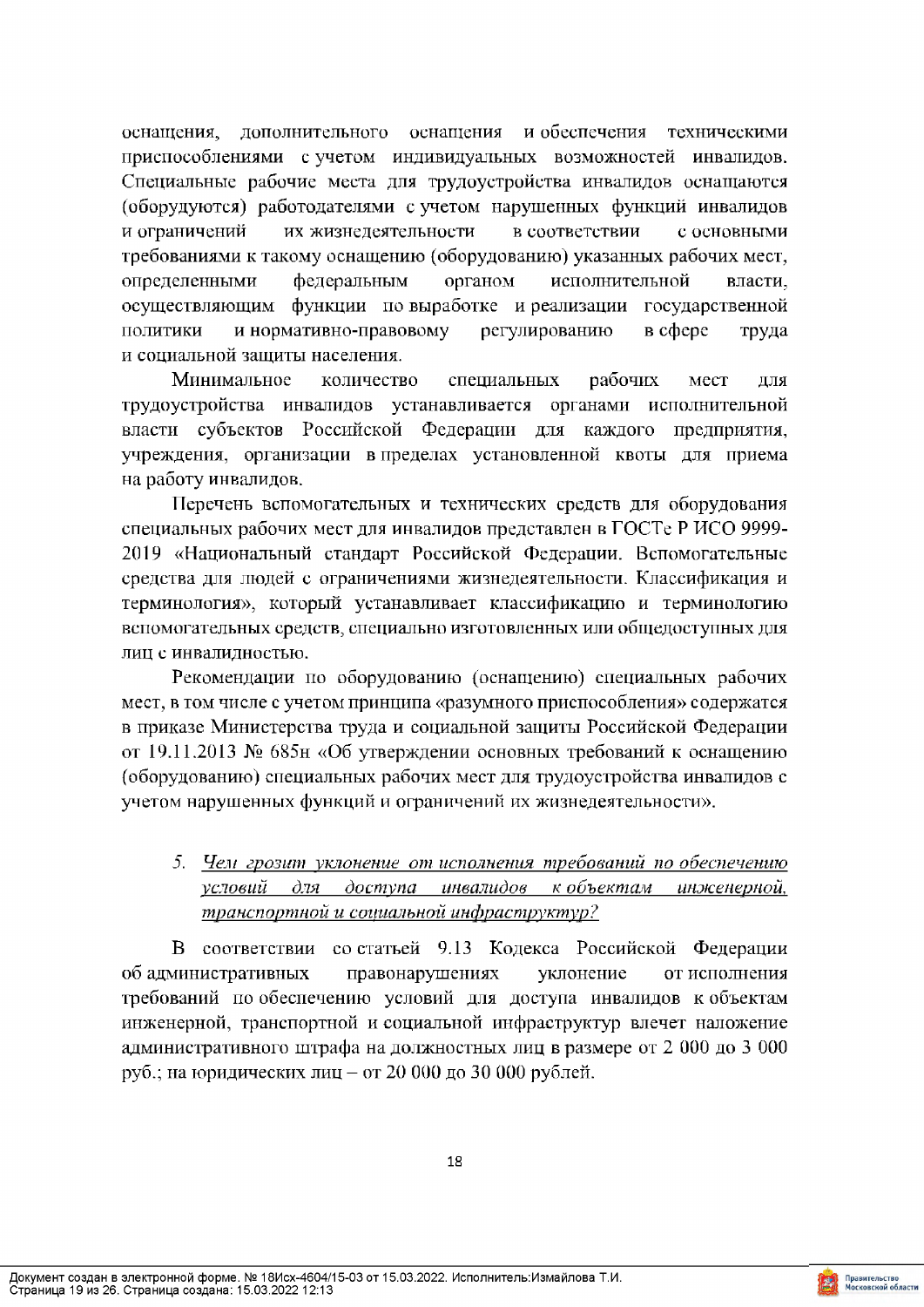6. Когда обязанность предприятия по созданию квотируемых рабочих мест для инвалидов считается исполненной?

Выполнением работодателем обязанности по созданию или выделению рабочих мест для трудоустройства инвалидов в соответствии с установленной квотой для приема на работу инвалидов считается создание или выделение указанных рабочих мест в количестве, соответствующем размеру установленной квоты. В это количество входят, как уже замещенные инвалидами рабочие места, так и рабочие места, которые в настоящее время вакантны и заявлены в установленном порядке в центр занятости населения.

7. Будет ли считаться что квота выполнена, если квотируемые рабочие места организованы, но инвалиды  $ha$ них не трудоустроены?

Выполнением установленной квоты для приема на работу инвалидов считается трудоустройство инвалидов на все рабочие места, созданные или выделенные в рамках квоты.

8. Какая продолжительность рабочего дня для инвалидов I, II, III  $zpvm1?$ 

Согласно статье 92 Трудового кодекса Российской Федерации и статье 23 Федерального закона от 24 ноября 1995 года № 181-ФЗ «О социальной инвалидов в Российской Федерации» защите инвалидам, занятым в организациях независимо от организационно-правовых форм и форм собственности, создаются необходимые условия труда в соответствии с индивидуальной программой реабилитации или абилитации инвалида.

**I** и **II** групп Для инвалидов устанавливается сокращенная рабочего времени не более 35 продолжительность часов в неделю с сохранением полной оплаты труда.

Продолжительность рабочего времени инвалидов III группы составляет не более 40 часов в неделю.

# 9. Какой отпуск положен инвалиду?

Согласно статье 23 Федерального закона от 24 ноября 1995 года № 181-ФЗ «О социальной защите инвалидов в Российской Федерации» инвалидам предоставляется ежегодный отпуск не менее 30 календарных дней.

По семейным обстоятельствам и другим уважительным причинам в соответствии со статьей 128 Трудового кодекса Российской Федерации работнику по его письменному заявлению может быть предоставлен отпуск без сохранения заработной платы, продолжительность которого определяется

19

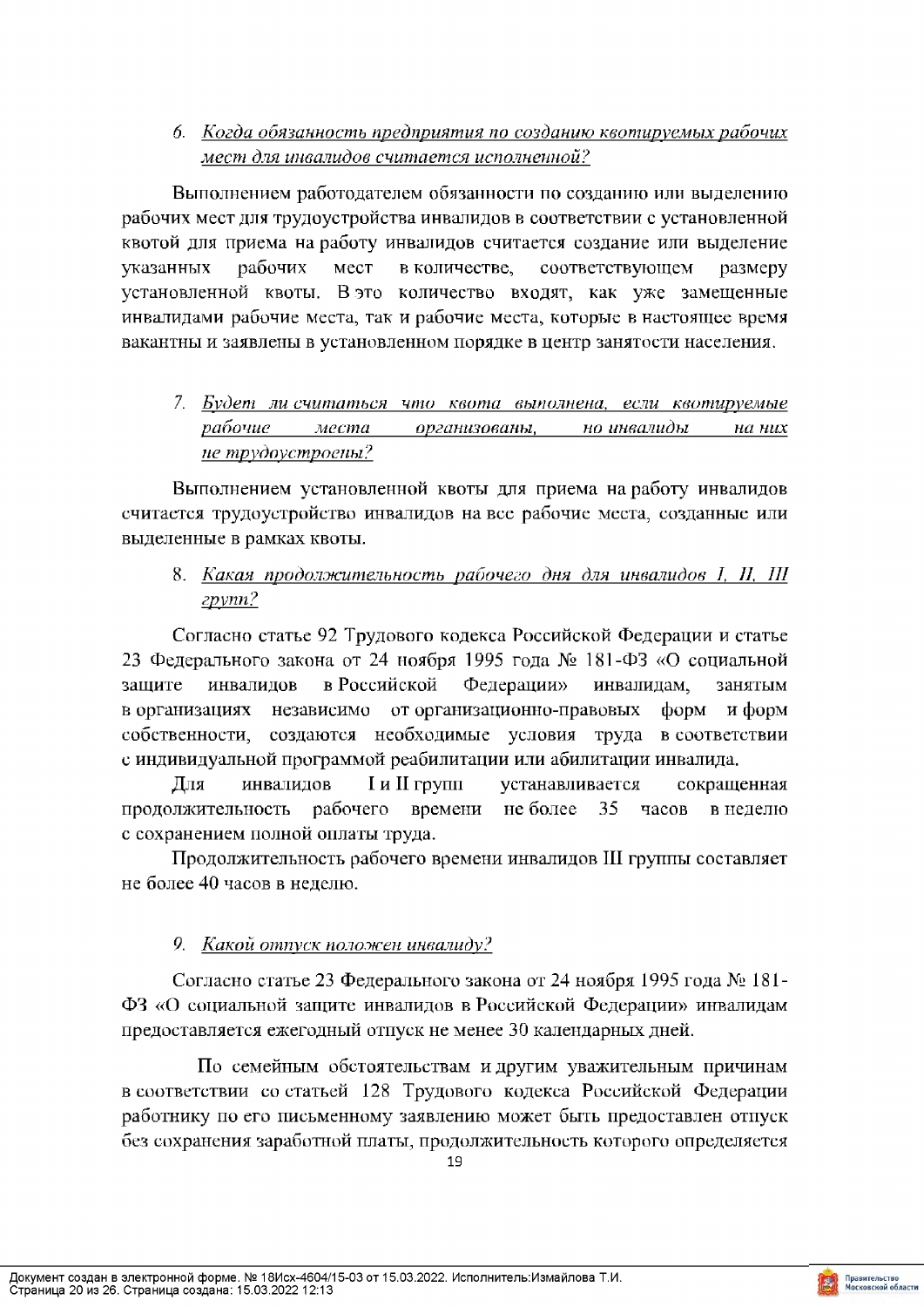по соглашению между работником и работодателем. Работодатель обязан на основании письменного заявления предоставить отпуск без сохранения заработной платы работающим инвалидам до 60 календарных дней в году.

# 10. Можно ли инвалидов привлекать к сверхурочным работам, работе в выходные дни и ночное время?

Согласно статье 99 Трудового кодекса Российской Федерации и статье 23 Федерального закона от 24 ноября 1995 года № 181-ФЗ «О социальной защите инвалидов в Российской Федерации» привлечение к сверхурочной работе инвалидов допускается только с их письменного согласия и при условии, если это не запрещено им по состоянию здоровья в соответствии заключением, с медицинским выданным в порядке, установленном федеральными законами и иными нормативными правовыми актами Российской Федерации. При этом инвалиды должны быть под роспись ознакомлены со своим правом отказаться от сверхурочной работы.

# 11. Какие документы должен предъявить инвалид работодателю при приеме на работу кроме тех, что перечислены в статье 65 Трудового Кодекса Российской Федерации?

При приеме на работу, кроме документов, перечисленных в статье 65 Трудового Кодекса Российской Федерации, инвалид предъявляет:

- справку медико-социальной экспертизы, в которой указывают группу инвалидности и степень ограничения способности к трудовой деятельности. Форма справки утверждена приказом Минздравсоцразвития России от 24 ноября 2010 г. № 1031н;

- индивидуальную программу реабилитации или абилитации инвалида. Форма индивидуальной программы реабилитации утверждена приказом Минтруда России от 13 июня 2017 г. № 486н.

# 12. В праве ли работодатель при устройстве инвалида на работу требовать документы, подтверждающие его инвалидность?

В соответствии со статьей 65 Трудового кодекса Российской Федерации при устройстве инвалида на работу на общих основаниях (не в счет квоты) работодатель не вправе требовать от него документы, не предусмотренные ТК РФ (в частности, документы, подтверждающие его инвалидность). В перечень документов, которые необходимо предъявить при заключении трудового договора, не входят документы, подтверждающие факт инвалидности работника.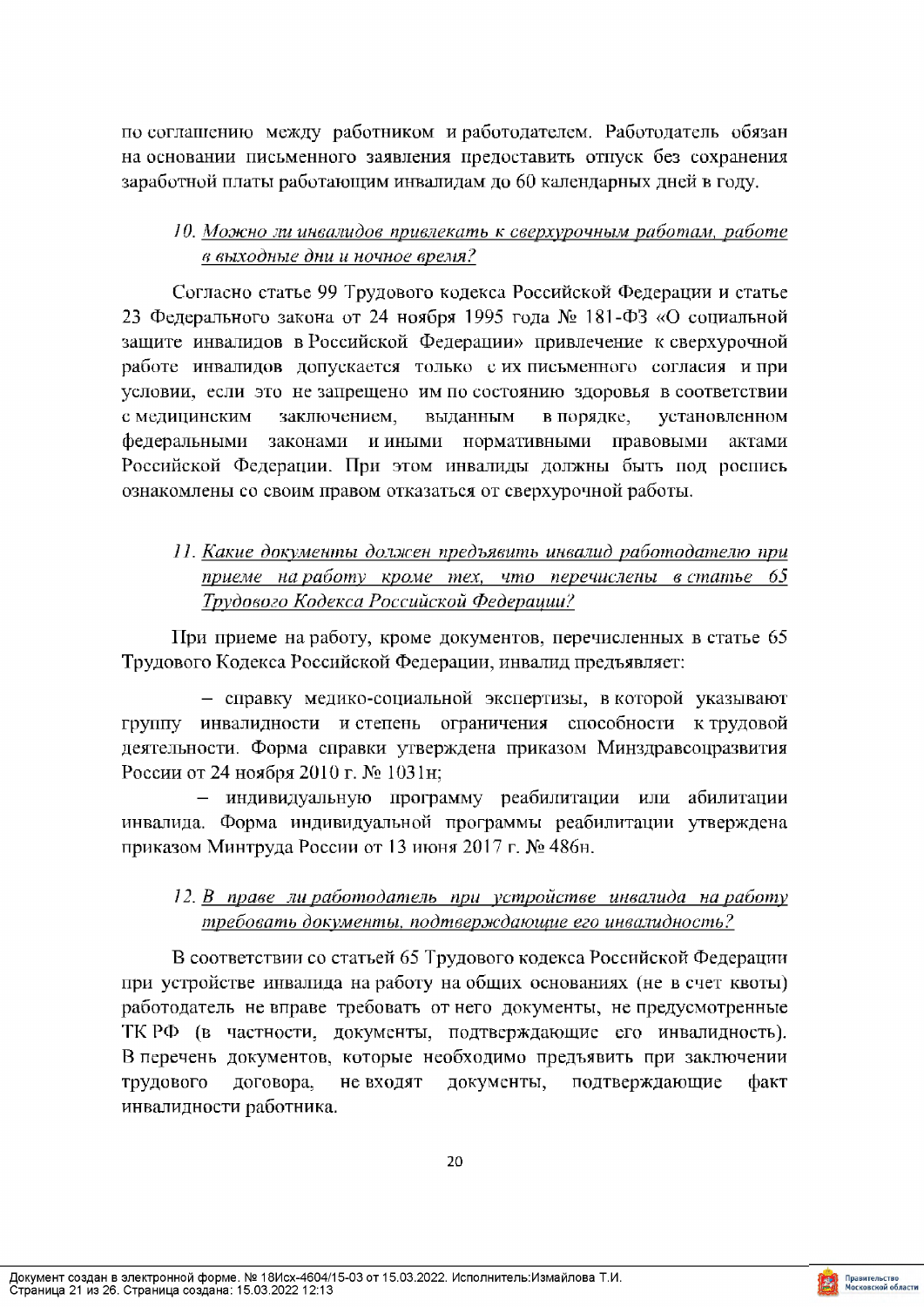Если работник представил индивидуальную программу реабилитации или абилитации инвалида, но отказывается от реализации ее в целом или в части, работнику необходимо написать заявление об отказе в реализации индивидуальной программы реабилитации или абилитации инвалида (части индивидуальной программы реабилитации или абилитации инвалида) и от получения льгот в соответствии с законодательством. Отказ может быть сделан в свободной письменной форме, поскольку законодательством РФ формы такого отказа не предусмотрено.

# 13. Что такое индивидуальная программа реабилитации или абилитации инвалида?

Индивидуальная программа реабилитации или абилитации инвалида содержит обязательный раздел опрофессиональной реабилитации или абилитации, который касается условий труда и включает:

- профессиональную ориентацию;

- рекомендации по условиям организации обучения;
- содействие в трудоустройстве;

- рекомендации по-трудоустройству - доступные виды труда, рекомендуемые условия труда, трудовые функции, выполнение которых затруднено;

- рекомендации по оснащению специального рабочего места для трудоустройства инвалида с учетом нарушенных функций и ограничений жизнедеятельности и производственной адаптации.

# 14. Что делать если сотрудник получил инвалидность, уже работая в организации?

Если сотрудник получил инвалидность, уже работая в организации, то для получения причитающихся льгот, ему необходимо предоставить работодателю документы, подтверждающие статус инвалида. После этого условия трудового договора будут пересмотрены и переоформлены. Работодатель обязан обеспечить своему сотруднику условия работы, отвечающие условиям индивидуальной программы реабилитации или абилитации инвалида, а именно: приспособить помещение и оборудование инвалида; предоставить работнику для работы всю необходимую информацию по работе в доступной для него форме; составить удобный для инвалида график рабочего времени; при необходимости предоставить наставника для обучения.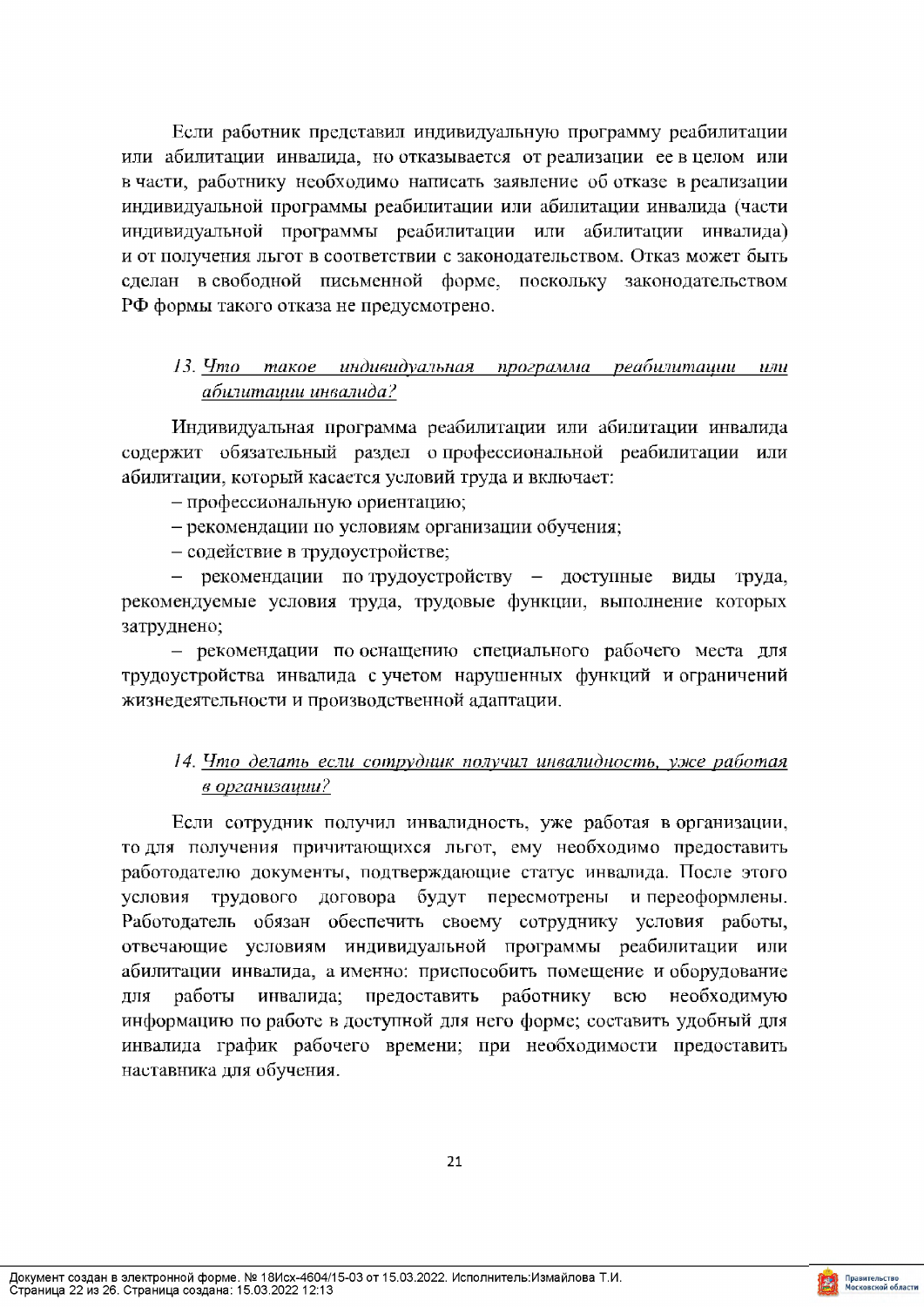# 15. Несет ли работодатель ответственность за необеспечение гарантий и особых условий труда инвалидов, если работник не сообщил о своей инвалидности?

Согласно статье 11 Федерального закона от 24 ноября 1995 года № 181-ФЗ «О социальной защите инвалидов в Российской Федерации» работник может не сообщать работодателю об инвалидности или отказаться от того или иного вида, формы и объема реабилитационных мероприятий, а также от реализации своей индивидуальной программы реабилитации или абилитации.

 $\mathbf{B}$ этом случае работодатель освобождается от ответственности за неисполнение возложенных на него обязанностей по обеспечению гарантий и особых условий труда инвалидов.

К документам, подтверждающим инвалидность работника, относятся справка медико-социальной экспертизы;

- индивидуальная программа реабилитации или абилитации инвалида.

Именно эти документы должен предоставить работник работодателю, если претендует на гарантии, связанные с инвалидностью.

#### 16. К каким работам нельзя привлекать инвалидов?

Инвалиды не допускаются к работе с вредными факторами, если они превышают гигиенические нормативы. Работодатель при приеме на работу обеспечить инвалидов обязан разработку и реализацию санитарнопротивоэпидемических (профилактических) мероприятий в соответствии с индивидуальной программой реабилитации или абилитации инвалидов  $(\pi, 3.3 \text{ C} \Pi \ 2.2.3670 - 20).$ 

Инвалиды могут работать только в оптимальных и допустимых санитарно-гигиенических условиях труда.

## 17. Какие льготы предусмотрены для сотрудников-инвалидов?

Для сотрудников-инвалидов предусмотрены дополнительные льготы:

- Сокращенная продолжительность рабочего времени - для инвалидов I и II групп не более 35 часов в неделю.

Привлечение к сверхурочной работе и работе в выходные. праздничные дни и в ночное время - с письменного согласия работника (cr. 99, 113, 96 TK P $\Phi$ ).

- Удлиненный ежегодный оплачиваемый отпуск неменее 30 календарных дней (ст. 23 Закона № 181-ФЗ).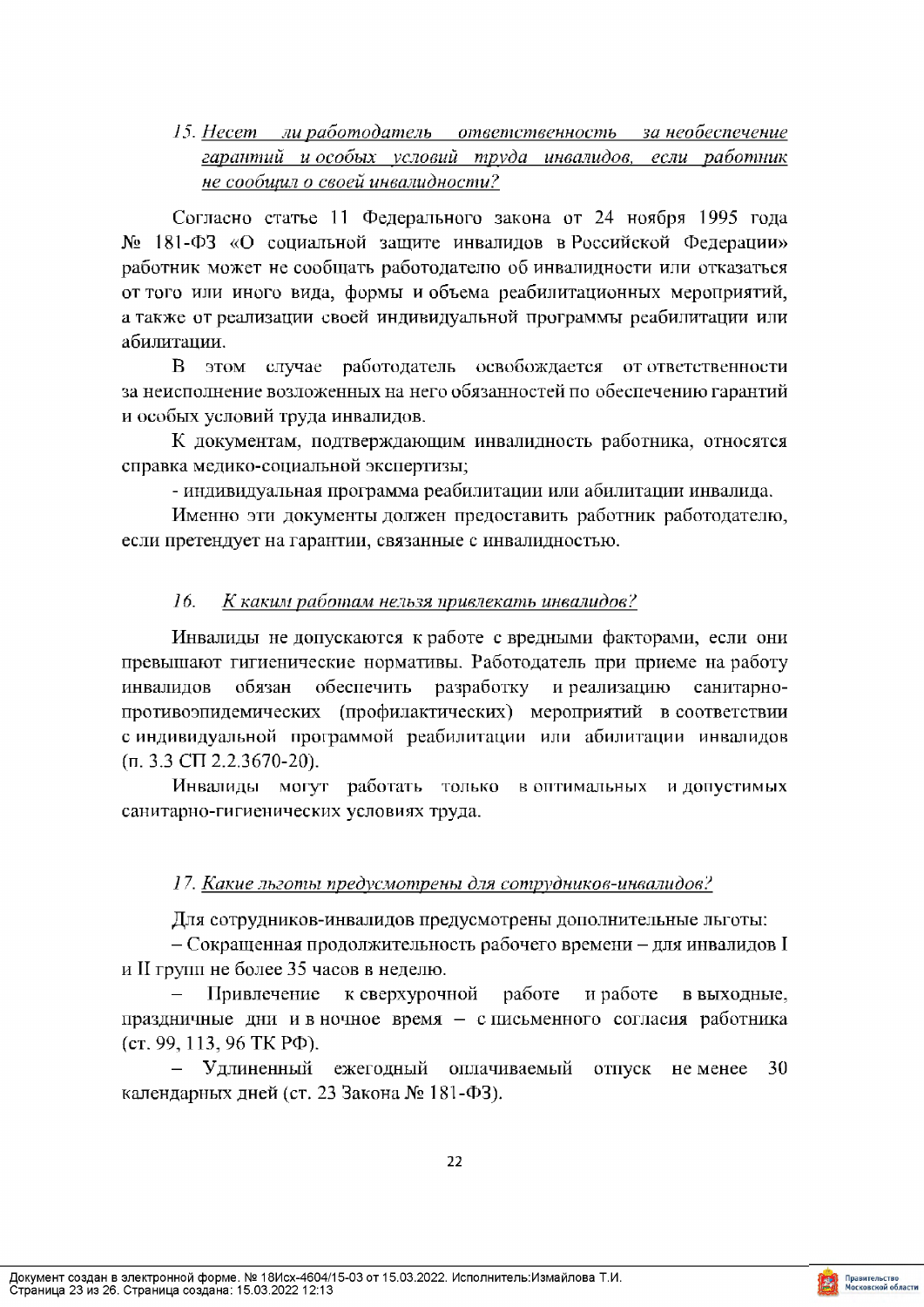- Обязательный отпуск без сохранения зарплаты по-требованию работника до 60 календарных дней в году (ст. 128 ТК РФ).

# 18. Какая ответственность грозит работодателю, если он нарушит правила охраны труда в отношении инвалида?

Инспекция труда расценит как дискриминацию инвалида, если работодатель:

- не провел мероприятия по ИПРА;

- не организовал специальное рабочее место;

- отказал в изменении условий труда согласно-индивидуальной программы реабилитации или абилитации инвалида и т. д.

Это указано в приказе Минтруда России от 9 ноября 2017 года № 777 «Об утверждении методических рекомендаций по выявлению признаков дискриминации инвалидов при решении вопросов занятости».

За дискриминацию на предприятие наложат штраф до 100 000 рублей (статья 5.62 Кодекса Российской Федерации об административных правонарушениях).

Если работодатель не обеспечит для инвалида работу с соблюдением санитарных норм, то сотрудники Роспотребнадзора оштрафуют:

- должностное лицо - на сумму от 500 до 1000 руб.;

- организацию - от 10 000 до 20 000 руб.;

- предпринимателя - от 500 до 1000 руб.

Кроме того, Роспотребнадзор вправе за несоблюдение работодателем санитарных норм приостановить его деятельность на срок до 90 суток.

Такой порядок предусмотрен статьей 6.3 и частью 1 статьи 23.13 Кодекса Российской Федерации об административных правонарушениях.

# 19. Организация наставничества при трудоустройстве инвалида. Кто такой наставник?

Наставник определяется работодателем с согласия сотрудника в целях осуществления сопровождения при содействии занятости инвалида.

Наставник обеспечивает адаптацию гражданина к условиям профессиональной среды (социальной и производственной), содержанию, режиму, условиям, характеру профессиональной деятельности, трудовому коллективу, осуществляет социальное и психологическое сопровождение инвалида в процессе закрепления на рабочем месте.

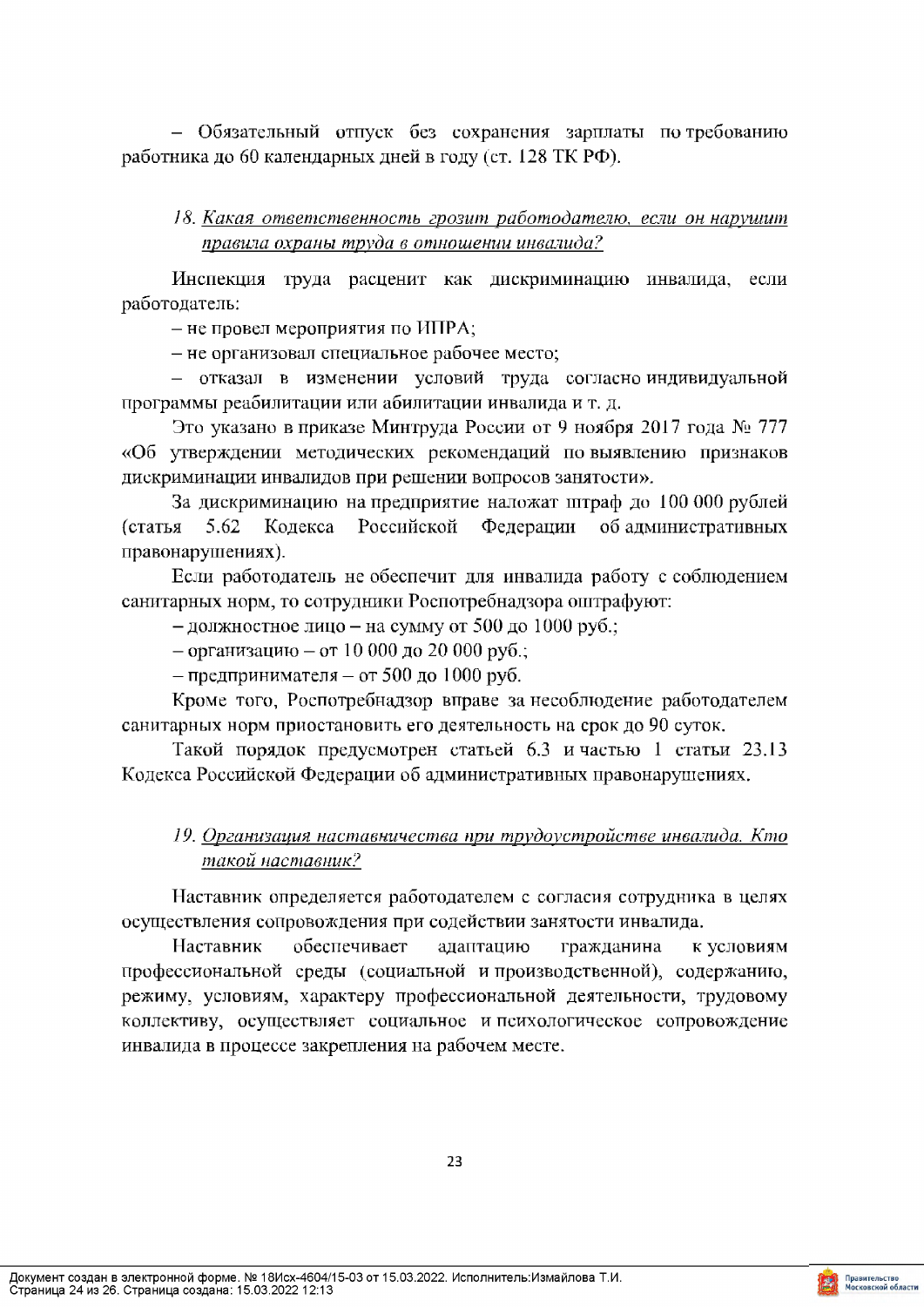20. Что должен знать наставник?

Наставник, оказывающий помощь инвалиду должен знать:

- особенности учебной и трудовой деятельности инвалидов, с которыми он работает;

правовые аспекты трудоустройства инвалидов и основы трудового законодательства Российской Федерации;

- права и обязанности инвалидов, которым оказывается помощь в процессе трудовой деятельности;

- правила этики при работе с инвалидами.

#### 21. Какие обязательства есть у наставника?

Наставник обязан:

- оказывать помощь инвалиду при освоении трудовых навыков, адаптации на рабочем месте, выполнении функциональных обязанностей;

- содействовать оборудованию рабочего места инвалида в соответствии с рекомендациями ИПРА;

- содействовать созданию для инвалидов показанных условий труда в соответствии с ИПРА;

содействовать обеспечению доступности производственных и непроизводственных помещений  $\rm H\rm I\rm I\rm I$ инвалидов в соответствии с имеющимися у них нарушениями функций и ограничениями жизнедеятельности;

- содействовать социальной адаптации инвалидов в трудовом коллективе;

- обучать инвалида на рабочем месте с использованием наглядных методов, с регламентированными по силе воздействия и времени нагрузками;

знакомить инвалида справилами по-охране труда, пожарной безопасности, контролировать их соблюдение;

- знакомить инвалида с правилами внутреннего трудового распорядка и иными локальными нормативными актами, непосредственно связанными с его трудовой деятельностью;

- содействовать в обеспечении бытовых нужд инвалида, связанных с исполнением им трудовых обязанностей.